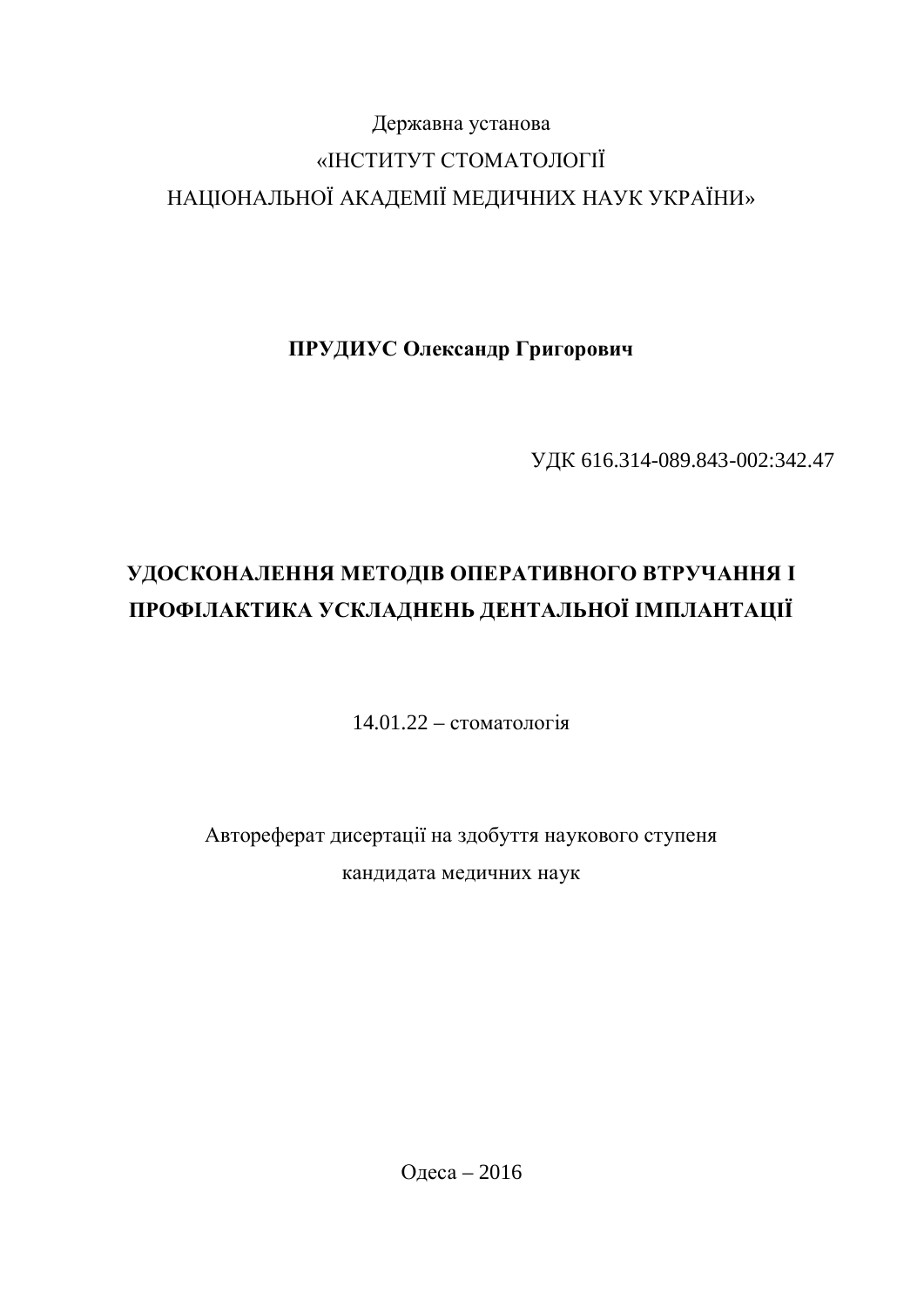Дисертацією є рукопис.

Робота виконана в Державній установі «Інститут стоматології НАМН України», м. Одеса.

#### **Науковий керівник:**

доктор медичних наук, професор Шнайдер Станіслав Аркадійович, Державна установа «Інститут стоматології НАМН України», м. Одеса, директор

### Офіційні опоненти:

- доктор медичних наук, професор Чулак Леонід Дмитрович, Одеський національний медичний університет МОЗ України, завідувач кафедри ортопедичної стоматології

- доктор медичних наук, професор Павленко Олексій Володимирович, Національна медична академія післядипломної освіти ім. П.Л. Шупика, м. Київ, завідувач кафедри стоматології Інституту стоматології

Захист вілбулеться 5 липня 2016 р. о 12.00 годині на засіланні спеціалізованої вченої ради Д 41.563.01 в Державної установи «Інститут стоматології НАМН України» за адресою: 65026, м. Одеса, вул. Рішельєвська,11.

З дисертацією можна ознайомитись у бібліотеці Державної установи «Інститут стоматології НАМН України» (65026, м. Одеса, вул. Рішельєвська,11).

Автореферат розісланий 3 червня 2016 р.

Вчений секретар спеціалізованої вченої ради П.О. Бабеня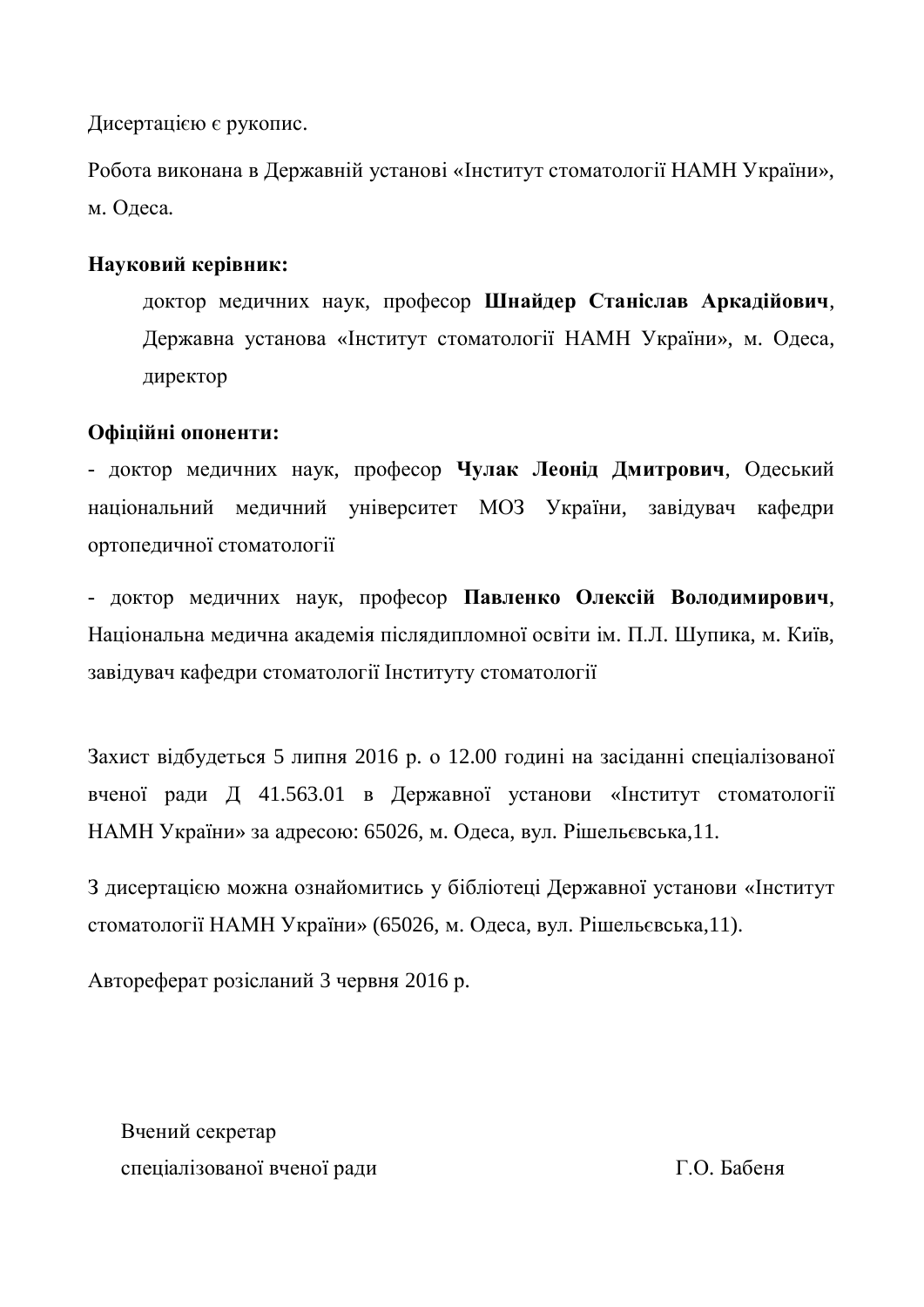### ЗАГАЛЬНА ХАРАКТЕРИСТИКА РОБОТИ

**Актуальність теми.** В даний час стоматологічна імплантація вважається альтернативним методом традиційного зубного протезування. Сучасні дані свідчать, що протезування на імплантатах має ряд переваг, серед яких збереження сусідніх здорових зубів, що неможливо при інших методах протезування; можливість відмови від знімного протезування, навіть при повній вілсутності зубів; повна функціонально-анатомічна вілповілність; поліпшення фіксації знімного протеза, так як імплантант може служити опорою для знімного протезу (Параскевич В.Л., 2006; Миргазизов М.З., 2010; Кицул И.С. с соавт., 2010; Лепилин А.В. с соавт., 2013; Ушаков А.А., 2014).

Однак з імплантацією пов'язана і така проблема як розвиток ускладнень, від яких залежить доля кінцевого завдання – успішної імплантації та протезування. За даними різних авторів ускладнення, що закінчуються відторгненням імплантату, зустрічаються від 3 % до 10 % випадків (Петруска М., Петруски Я., 2011; Олійник А.Г. із співавт., 2014; Походенько-Чудакова И.О., Карсюк Ю.В., 2014; Шварц Ф., Бекер Ю., 2014; Daubert D.M. et al., 2014; Saaby M. et al., 2014; Padial-Molina M. et al., 2014; Dawson D.R., Jasper S., 2015; Royhman D. et al., 205).

Як відомо, дентальна імплантація обумовлена попередніми хірургічними втручаннями в порожнині рота і відноситься до реконструктивних операцій. Можливі ускладнення слід розділити на 2 групи: що виникають у післяопераційний період відразу після установки імплантату (ранні ускладнення) й після установки протезу (Шварц Ф., Бекер Ю., 2014). Післяопераційні ускладнення можуть бути наслідком відразу декількох груп причин: недостатні діагностика і облік виявлених протипоказань до операції, недотримання методики проведення операції, недотримання рекомендацій в післяопераційний період (Яременко А.И. с соавт., 2015; Хачикян Н.А. с соавт., 2015).

Однак до теперішнього часу чітко визначено, що найбільш поширеними причинами періімплантатної патології є мікробна флора (Параскевич В.Л., 2006; Яременко А.И. с соавт., 2015; Linde J., 2003; Ahmed A. et al., 2012; Shahabouee M. et al., 2012; Rismanchian M. et al., 2013; Alani A., Bishop K., 2014) і механічне перевантаження імплантату (Тимофеев А.А., 2006; Павленко А.В. с соавт., 2009; Макєєв В.Ф. із співавт., 2012; Каламкаров А.Э., 2014; Каламкаров A. Э. с соавт., 2014; Alani A. et al., 2014).

Наступним важливим фактором для збереження імплантату є його успішна остеоінтеграція в альвеолярній кістці. Для стимулювання цього процесу застосовують остеотропні засоби остеоіндуктивної та остекондуктивної дії (Чулак Л.Д. с соавт., 2001; Жадько С.И. с соавт., 2007; Белиевская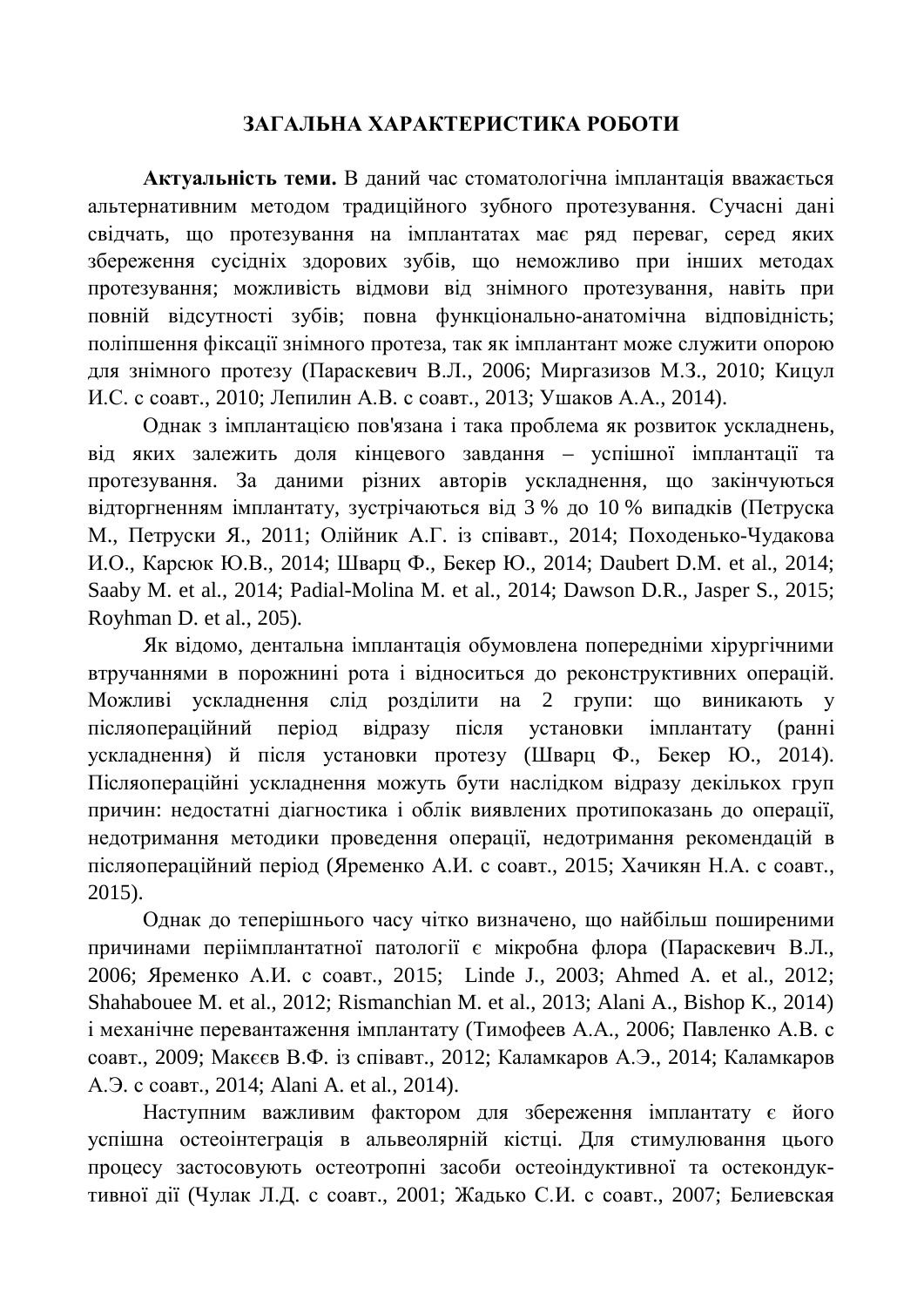Р.Р., Мингазева А.З., 2012; Ушаков А.И. с соавт., 2012; Шевцов М.А. с соавт., 2012; Сирак С.В., Казиева И.Э., 2013; Трифонов Б.В. с соавт., 2013; Шайхалиев А.И. с соавт., 2014; Эндрю В., 2014).

Слід зазначити, що в даний час, хоча і проводяться роботи щодо попередження періімплантиту і стимуляції остеорегенеративних процесів навколо імплантату, тим не менш не запропоновано комплексного підходу до вирішення проблеми збереження імплантату, який би враховував майже всі фактори, які впливають на його якнайшвилшу остеоінтеграцію. Тому необхідність удосконалення методів оперативного втручання при проведенні дентальної імплантації, а також розробки медикаментозного супроводу післяопераційного періоду визначають актуальність цього дослідження

3в'язок  $\overline{DO6}$ **TH** 3 **HAVKOBИМИ ПРОГРАМАМИ, ПЛАНАМИ, ТЕМАМИ** Дисертаційна робота виконана відповідно до планів НДР ДУ «Інститут стоматології НАМН України»: «Удосконалити методи реабілітації хворих з частковою та повною адентією в залежності від стану протезного поля» (ДР № 0111U000516), «Вивчення стану різних систем гомеостазу порожнини рота (імунологічних, метаболічних, мікробіологічних та інших) в осіб з стоматологічними захворюваннями» (ДР  $\mathbb{N}_2$  0114U000380). Автор був співвиконавцем окремих фрагментів вищевказаної теми.

Мета дослідження – підвищення ефективності дентальної імплантації і попередження ускладнень шляхом удосконалення методик оперативного втручання при установці імплантатів, а також розробці комплексів медикаментозного супроводу післяопераційного періоду.

Ⱦɥɹɞɨɫɹɝɧɟɧɧɹɦɟɬɢɛɭɥɢɩɨɫɬɚɜɥɟɧɿɧɚɫɬɭɩɧɿ **ɡɚɜɞɚɧɧɹ**:

1. Вивчити поширеність найбільш часто виникаючих ускладнень після імплантації та оцінити ефективність існуючих способів лікування навколоімплантатної патології.

2. Вивчити характер змін у навколоімплантатній зоні і ротовій порожнині з використанням клінічних, біохімічних і імунологічних методів дослідження.

3. Розробити комплекс лікувально-профілактичних заходів та схему їх застосування при дентальній імплантації в післяопераційний період.

4. Дослідити в клініці ефективність запропонованого комплексу лікувально-профілактичних заходів у найближчі та віддалені терміни спостереження.

Об'єкт дослідження – ускладнення дентальної імплантації.

Предмет дослідження – оцінка ефективності комплексу заходів для профілактики і лікування ускладнень дентальної імплантації.

*Методи дослідження:* клінічні – для оцінки рівня гігієни і стану слизової оболонки порожнини рота (СОПР) пацієнтів; біохімічні дослідження ротової рідини – для оцінки інтенсивності запалення СОПР і активності процесів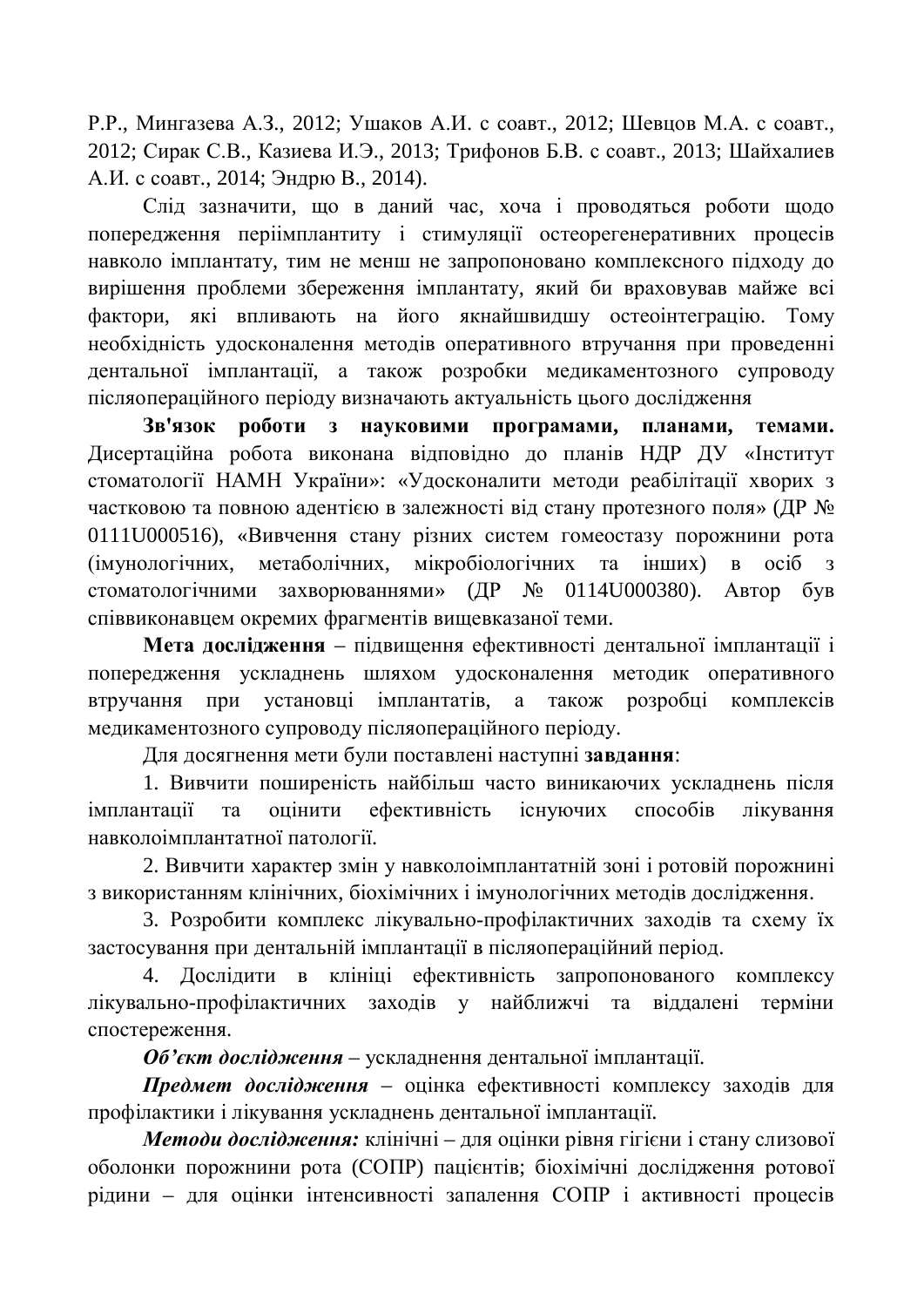мінералізації; імунологічні дослідження – для оцінки природних захисних механізмів ротової порожнини; рентгенологічні – для оцінки стану альвеолярної кістки: статистичні – лля пілтвердження достовірності отриманих даних.

Наукова новизна отриманих результатів. Вперше обтрунтовано новий підхід до профілактики ускладнень дентальної імплантації за рахунок диференційованого підходу до вибору методики оперативного втручання та його меликаментозного забезпечення.

Підтверджено дані про те, що основними причинами дезінтеграції імплантатів є перімплантит і неправильно розподілене навантаження на імплантат.

Уточнено наукові дані про те, що у осіб з запальними захворюваннями пародонту ризик розвитку періімплантіта значно више і дентальна імплантація у них вимагає особливого підходу, який полягає як у виборі адекватного методу оперативного втручання при установці імплантатів, так і в необхідності проведення медикаментозного супроводу операції

Встановлено, що кілька місяців після дентальної імплантації у навколоімплантатній зоні присутнє запалення слизової оболонки, яке на ранньому етапі частково компенсується вираженою компенсаторною захисною реакцією місцевого гуморального імунітету (у вигляді підвищеної секреції імуноглобулінів А), підвищеною активацією першого рівня неспецифічного захисту (лейкоцитарного) і збереженням бар'єрної функції слизової оболонки порожнини рота.

Розроблено адаптовані комплекси медичного супроводу післяопераційного періоду дентальної імплантації як для осіб з відсутністю патології пародонту, так і для хворих з пародонтитом, та доведено їх ефективність (80-94 %).

Запропоновано диференційований підхід до лікування запальних ускладнень після дентальної імплантації, що враховує ступінь пошкодження кісткової тканини (за даними рентгенологічного дослідження), із застосуванням лазерної обробки ділянок запаленої тканини, мукозально-адгезивного гелю, механічної і медикаментозної обробки поверхні імплантату.

Практична значимість отриманих результатів. Удосконалено методи оперативного втручання при установці імплантатів, які враховують щільність і ступінь атрофії кісткової тканини, що знижує ризик дезінтеграції імплантатів.

Розроблено метод механічної і хімічної обробки поверхонь імплантату при періімплантиті перед проведенням антибактеріальної терапії, особливістю якого є повітряно-абразивна обробка поверхні імплантату сумішшю порошку з бікарбонатом натрію і додаванням протеолітичного ферменту бромелайну, що розчиняє наліт, усуває шорсткість поверхні імплантату і, тим самим, знижує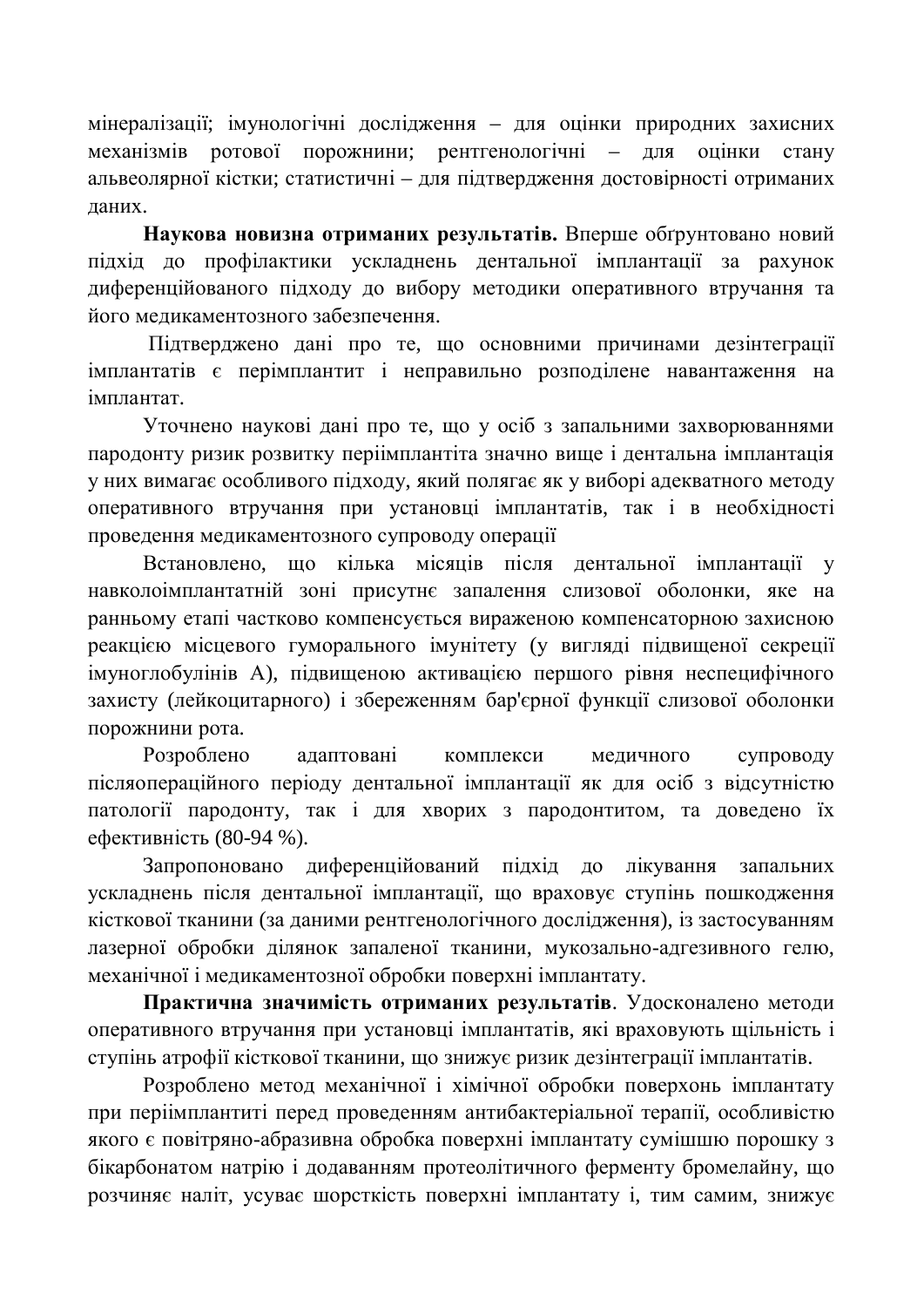адгезію мікроорганізмів.

Вперше розроблено кламер-ранорозширювач, виготовлений з медичної сталі, для зниження ризику інфікування рани при проведенні оперативних втручань на альвеолярному відростку.

Вперше розроблена композиція мукозо-адгезивного гелю «Амокмет», до складу якого включені медичний клей БФ, антибіотик амоксицилін і антисептик метронідазол) для нанесення на ранові поверхні слизової оболонки порожнини рота, що забезпечує пролонгований антисептичний і антибактеріальний ефект.

Застосування запропонованих комплексів лікувально-профілактичних заходів при дентальній імплантації, що включають як удосконалені методики проведення оперативного втручання, так і медикаментозний супровід післяопераційного періоду, сприяє остеоінтеграції і зменшує ризик розвитку ускладнень запального характеру.

Запропоновано власну інтерпретацію проби Шиллера-Писарєва, яка враховує індивідуальний характер змін, що відбуваються у слизовій оболонці порожнини рота.

Довелено, що в успішності лентальної імплантації, а також у розвитку ускладнень у навколоімплантатній зоні істотне значення має місце установки імплантатів і технічне злійснення імплантації.

Результати досліджень впроваджені в клінічну практику Стоматологічного центру «Gradia», у відділенні хірургічної реабілітації хворих јз захворюваннями шелепно-лицевої лілянки та вілновлювальної реконструктивної стоматології ДУ «Інститут стоматології НАМН України», у хірургічних відділеннях стоматологічних поліклінік м. Одеси, м. Чорноморська.

Особовий внесок здобувача. Автором особисто проведено пошук, відібрана і проаналізована наукова література за темою дисертації, самостійно проведені всі клінічні дослідження, проаналізовані і узагальнені отримані результати, проведена їх статистична обробка, написана і оформлена дисертація. Спільно з науковим керівником сформульовані мета, завдання, основні висновки та практичні рекомендації роботи.

Клінічні дослідження проведені на базі Стоматологічного центру «Gradia» (Одеса) й ДУ «Інститут стоматології НАМН України» (директор – д.мед.н., проф. Шнайдер С.А.).

Лабораторні дослідження проведені при безпосередній участі здобувача на базі ДУ «Інститут стоматології НАМН України»: в лабораторії біохімії (зав. лаб. – д.біол.н., с.н.с. Макаренко О.А.)<sup>1</sup>, лабораторії гігієни порожнини рота (зав. лаб. – д.мед.н., проф. Терешина Т.П.)<sup>1</sup>. Імунологічні дослідження проведені в централізованій імуно-вірусологічній лабораторії з діагностикою

 $^1$  Автор щиро вдячний співробітникам вищезгаданих структур за допомогу у проведенні досліджень.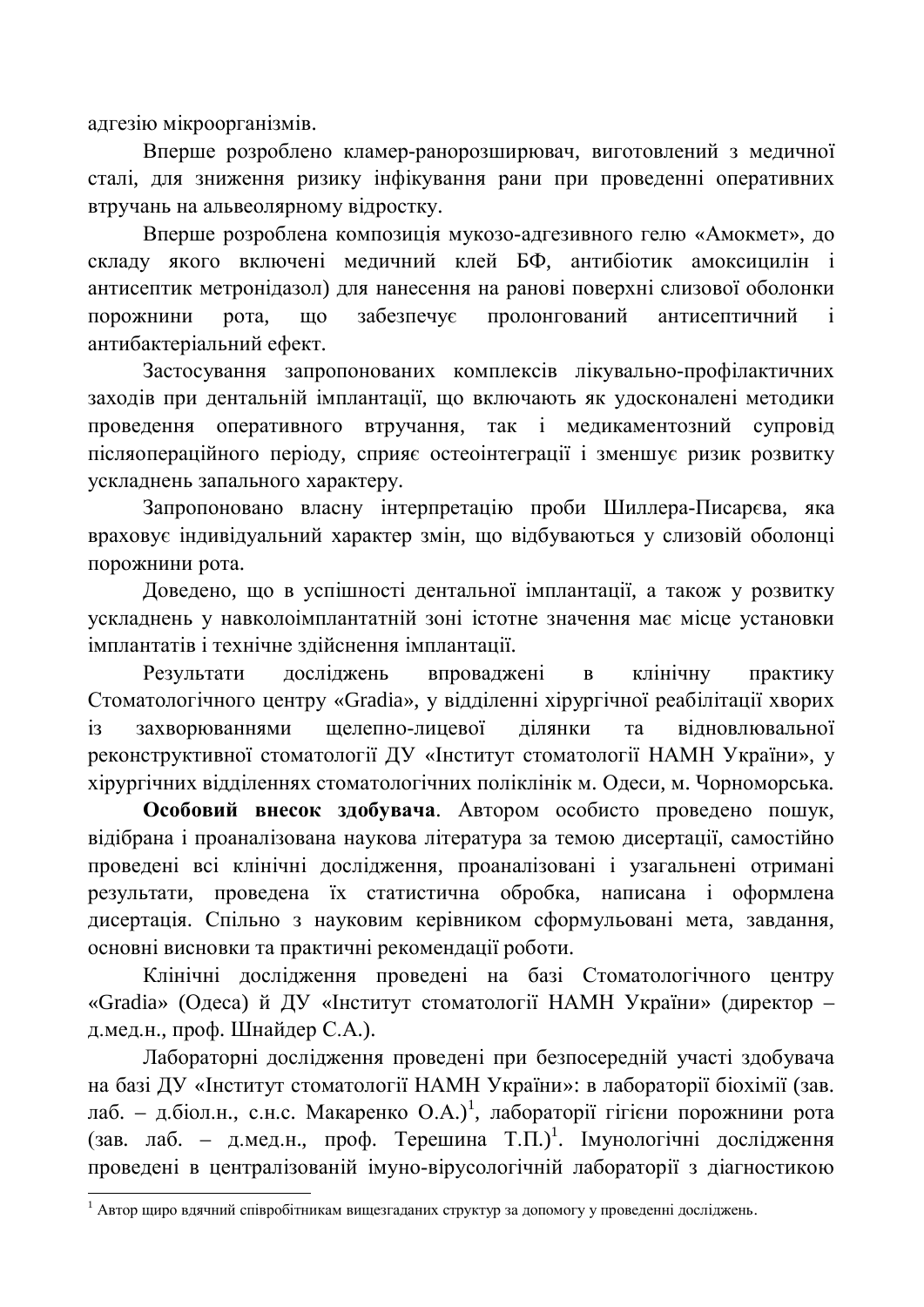СНІДу м. Одеси (зав. лаб – Котлик Л.С.)<sup>1</sup>.

Апробація результатів дисертації. Основні положення дисертаційної  $1000$ ти повіломлені та обговорені на  $3^{My}$  Загальноєвропейському стоматологічному конгресі (Київ, 2009); на науково-практичній конференції «Стоматологія вчора, сьогодні, завтра» (Харків, 2011); на міжнародній науковопрактичній конференцій «Досягнення науки і практики в стоматології» (Одеса, 2014); на науково-практичній конференції з міжнародною участю «Інноваційні технології в сучасній стоматології» (Івано-Франківськ, 2015).

Публікації. За матеріалами дисертації опубліковано 9 наукових праць, з них 4 статті в наукових фахових виданнях, 1 стаття у науковому виданні Чехії, 4 тези доповідей у матеріалах конференцій.

Структура і обсяг дисертації. Дисертація викладена на 213 сторінках принтерного тексту і складається зі вступу, розділу огляду літератури, 4 розділів власних досліджень, розділу аналізу та узагальнення результатів дослідження, висновків, практичних рекомендацій, списку використаної літератури (402 джерела, з них 148 написано латиницею). Робота ілюстрована 56 рисунками, містить 18 таблиць.

#### **ОСНОВНИЙ ЗМІСТ РОБОТИ**

Матеріали і методи дослідження. Для досягнення поставленої мети і завдань дисертаційної роботи проведено комплекс клінічних, рентгенологічних і лабораторних досліджень.

У клінічних дослідженнях взяли участь 348 ociб віком 28-45 років. 134 пацієнта (спостереження останніх 15 років) склали групу з ускладненнями після дентальної імплантації, для яких були розроблені спеціальні комплекси лікування й проведена оцінка їх ефективності. У 44 практично здорових осіб проводили ошнку реакції навколоімплантатних тканин на дентальну імплантацію, виконану по стандартній методиці. У 170 осіб з різним станом пародонту проведена оцінка впливу запропонованих способів проведення операції при установці дентальних імплантатів і медикаментозного супроводу.

В роботі були використані титанові самонарізні імплантати з агресивним різьбленням Nobel Active (Nobel Biocare, Швеція), конусних імплантатів Alpha Bio (Alpha Bio Tec, Ізраїль), титанових циліндричних імплантатів Radix (ТОВ «Проекция», Білорусь), циліндричних імплантатів з пасивним різьбленням Uimpl (U-impl, Україна-Швейцарія). Всього було встановлено 500 імплантатів.

При проведенні дентальної імплантації було проведено ретельне загальне клінічне обстеження кожного пацієнта з урахуванням показань і протипоказань до дентальної імплантації. Пацієнти перебували під спостереженням 3-6 місяців після установки дентальних імплантатів. Клініко-лабораторні показники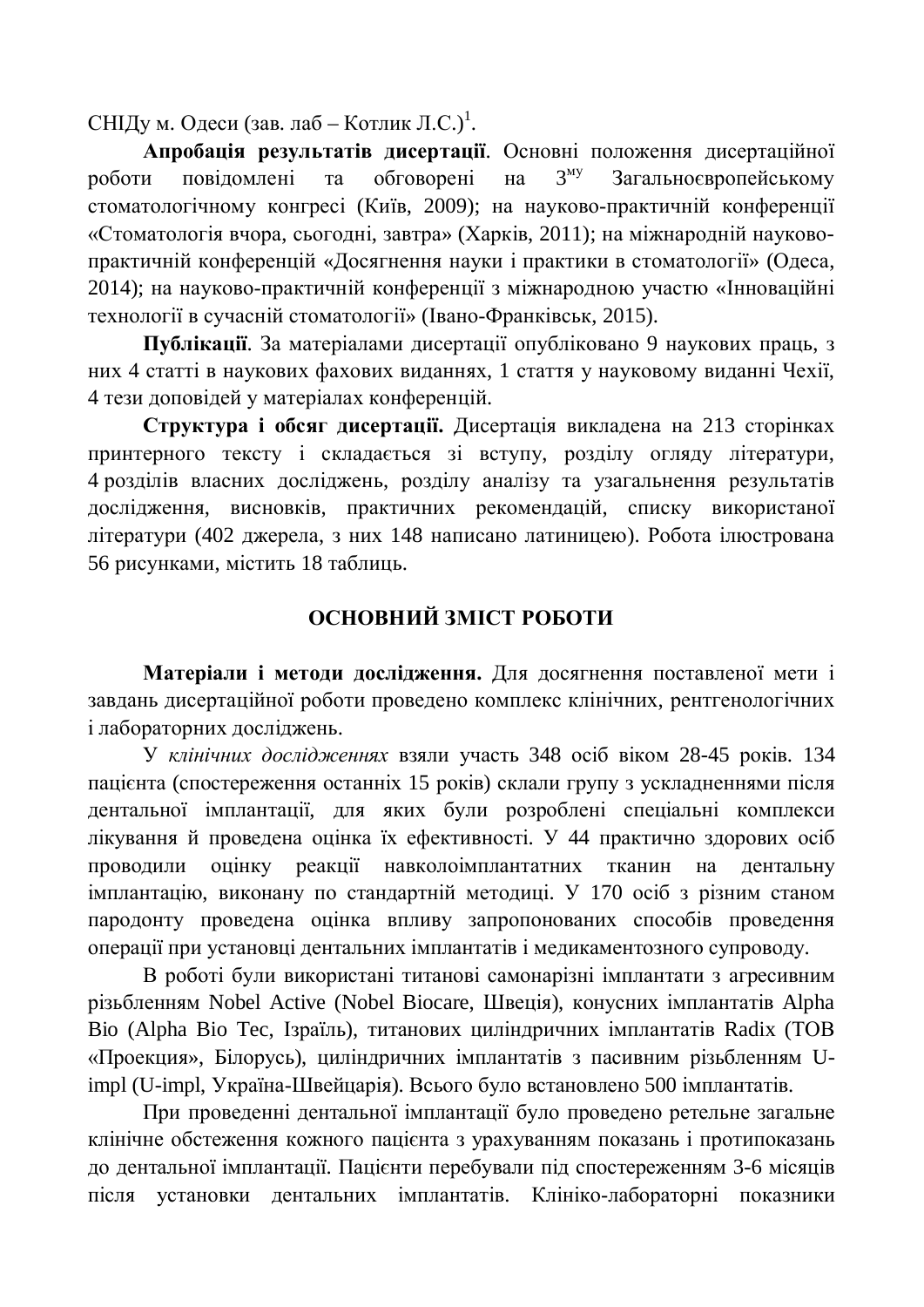вивчалися у них до імплантації, через 1 місяць і 6 місяців після імплантації.

Було проведено ретроспективний клінічний аналіз виявлених ускладнень дентальної імплантації за останні 15 років. Було проаналізовано 180 клінічних випадків за даними рентгенограм, фотографій, з них у 134 пацієнтів проведено лікування навколоімплантатної патології.

Гігієнічний стан ротової порожнини пацієнтів оцінювали за допомогою гігієнічних індексів (ГІ) Гріна-Вермільйона (ОНІ-S) і Федорова-Володкіної (Косенко К.Н., Терешина Т.П., 2003).

Про ступінь інтенсивності запального процесу в СОПР судили за пробою Шиллера-Писарева (Иванов В.С., 1998), а також у власній інтерпретації, що враховує індивідуальний характер змін. Результати трактувалися в такий спосіб: візуально фіксуєме запалення (2-3 бали), слабо видиме запалення (1 бал), відсутність видимого запалення (0 балів). При цьому якщо за відсутності видимого запалення проба Шиллера-Писарева була 1-2 бали, то це свідчило про хронічне запалення.

Неспецифічну реактивність ротової порожнини оцінювали за пробою Ясиновського (Ясиновский М.А., 1931; Сукманский О.И. с соавт., 1980).

Рентгенологічні дослідження проводили для уточнення діагнозу, оцінки ступеня резорбції кісткової тканини навколо імплантату. Контактні внутрішньоротові рентгенограми здійснювали на дентальному апараті «Siemens» (Німеччина), панорамні – на рентген-апараті «Planmeca» (Фінляндія). Використана також цифрова рентгенівська система «Planmeca» з компонентом панорамної зйомки Orthophos 3 DS. Аналіз ортопантомограм здійснювали в програмі «Sidexis» в WindowsXP.

Для визначення ступеня атрофії і щільності кісткової тканини використовували метод і класифікацію Lekholm U., Zarb A. (1985).

Біохімічні дослідження ротової рідини пацієнтів передбачали визначення активності еластази (Visser L., Brouf E.R., 1972; Левицкий А.П., Стефанов А.В., 2002), лужної фосфатази (Левицкий А.П. с соавт., 1973), а також вмісту кальцію (Каракашов А.В., Вічев Є.П. в модифікації Леонтьєва В.К., Смірнової В.Б., 1976) і фосфатів (Больц Д.М., Льюк Ч.Г. в модифікації Конвай В.Д., Леонтьєва В.К., 1976, з використанням набору «CalciumArs-DaC-Lg» (СР 811612008, DAC-SpectroMed SRL, Республіка Молдова).

*<u> Імунологічні дослідження включали визначення вмісту сироваткового*</u> (Ig A) й секреторного імуноглобуліну A (SIg A) (Manchini G. et al., 1965) в ротовій рідині хворих.

Статистичну обробку отриманих результатів проводили на персональному комп'ютері IBM PC у пакетах «Excel 2010» за методом Монцевічуте-Ерінгене (1964) з використанням t-критерію Стьюдента.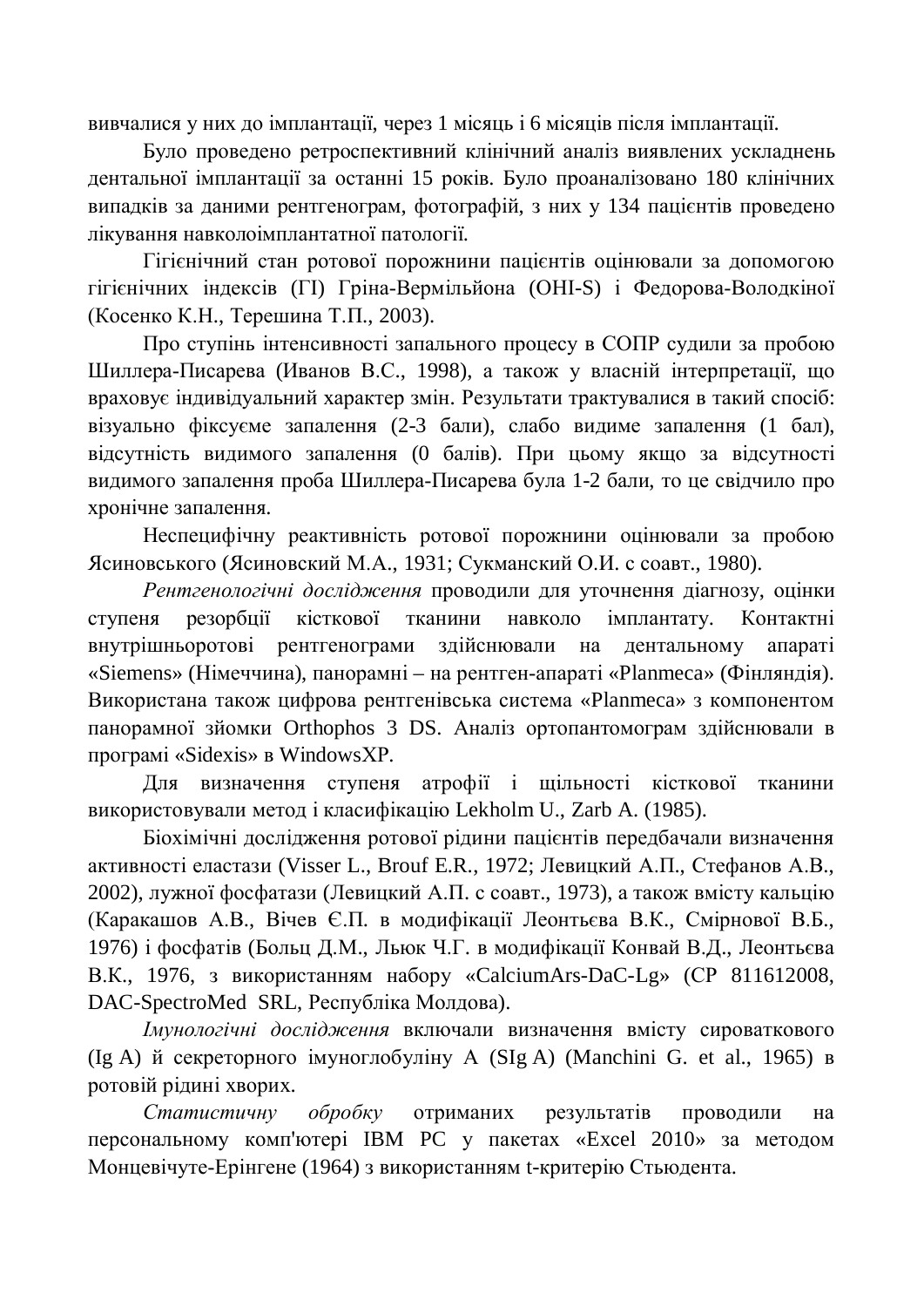Результати досліджень та їх обговорення. При вивченні поширеності найбільш часто виникаючих ускладнень відразу після імплантації було встановлено, шо по вілношенню до виявлених ускладнень мукозит зустрічався найчастіше (38,5 %). Потім йшли періімплантит (33,4 %) й відторгнення імплантату  $(28,1\%)$ .

Аналіз історії кожного ускладнення показав, що при мукозиті призначене стандартне лікування, головне місце в якому займало поліпшення гігієнічного догляду за порожниною рота і антисептичні заходи, знімало проблему. За спостереженнями, якщо людина не підходив серйозно до виниклої проблеми, в кожному 3-му випадку розвивався періімплантіт (33,1 %).

У більшості випадків у пацієнтів з періімплантитом після курсу лікування запальний процес припинявся, зупинялися темпи втрати кісткової тканини. Відторгнення імплантатів в основному відбувалося через «запущеність» процесу (пізнє звертання).

За аналізом всіх випадків втрати імплантатів (всього 45) встановлено, що найбільш частими причинами дезінтеграції імплантатів з'явилося запалення періімплантатних тканин (36,2 %) і неправильно розподілене навантаження на імплантати (30,4 %). Найбільш за все лезінтеграція імплантатів спостерігалася при 1-му і 4-му типі кісткової тканини (33,3 % і 35,6 % відповідно). Дезінтеграція імплантатів у пацієнтів з 1-м типом кісткової тканини в більшості випадків пов'язана безпосередньо з неправильним вибором імплантату без врахування форми, конфігурації імплантатів, довжини і дизайну різьблення.

У разі можливості збереження імплантату проводилося комплексне лікування. Було проведено успішне лікування мукозиту, періімплантиту різного ступеня тяжкості, а також порушення остеоінтеграції імплантатів у 134 пацієнтів з використанням диференційованого підходу до призначення лікувального комплексу, який враховує ступінь ураження кісткової тканини, що оточує імплантат. Так, ефективність лікування мукозиту склала 100%, періімплантиту – 97,5 %, порушення остеоінтеграції – 93,3 %.

При вивченні реакції навколоімплантатних тканин на дентальну імплантацію, виконану по стандартній методиці було виявлено збільшення показників проби Шиллера-Писарева майже в 2 рази (з  $1.36 \pm 0.11$  балів до  $2,55 \pm 0.22$  балів,  $p < 0.05$ ), що свідчить про інтенсифікацію запального процесу.

Показники запалення ясен в області сусідніх з місцем імплантації зубів були вище вихідних даних (2,05  $\pm$  0,18 балів та 2,12  $\pm$  0,15 балів, р < 0,05), але нижче за показник, зафіксований в області імплантації ( $p_1 > 0.05$ ), отже, післяопераційний запальний процес захоплює і сусідні ділянки слизової оболонки.

Через 1 місяць в області імплантації показник проби Шиллера-Писарева все ще перевищував вихідний рівень  $(2,05 \pm 0,17)$  балів,  $p < 0,05$ ), але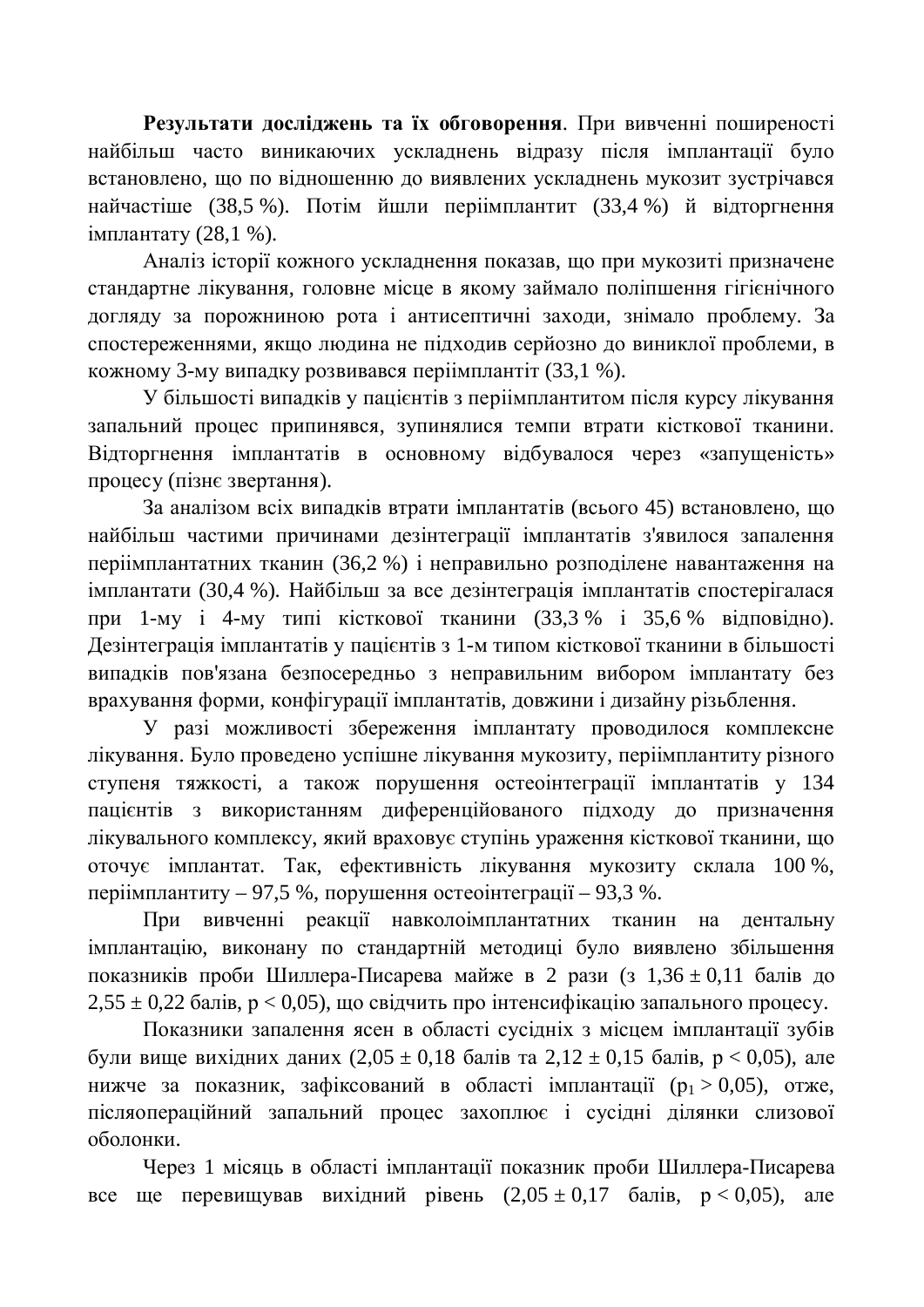спостерігалася явна тенденція до зниження інтенсивності запалення (на 19,6 %). У зоні сусідніх зубів вираженість запалення була дещо нижчою  $(1,86 \pm 0,19)$ балів та  $1,92 \pm 0,17$  балів, р < 0,05), однак до вихідного стану не повернулася.

Через 4-6 місяців в зоні імплантації все ще виявлялося запалення  $(1,85 \pm 0,16)$  балів,  $p > 0,05$ ), але більше носило хронічний характер. Слід зазначити, що хронічне запалення було також присутнє і у сусідніх з імплантацією ділянках слизової, але показники не мали достовірних вілмінностей віл вихілного рівня  $(1.46 \pm 0.13)$  балів та  $1.53 \pm 0.13$  балів, р $p_1 > 0.05$ ), з чого зроблено висновок, що слизова оболонка в області імплантації до кінця післяопераційного періоду є зоною хронічного запалення, що поширюється на прилеглі області, а, отже, і зоною напруги, що є важливим для подальшого прогнозування результату дентальної імплантації і наступного протезування.

У зв'язку з зазначеним ми провели подальші дослідження з вивчення динаміки зміни інтенсивності запалення слизової оболонки в області імплантації в післяопераційний період за допомогою проби Шиллера-Писарева у власній інтерпретації.

Було встановлено, що до імплантації у 18,2 % осіб запалення було відсутнім, у 50 % пацієнтів видимого запалення не виявлялося, а у 31,8 % осіб спостерігалася візуально фіксуєма зміна СОПР. Останнє, на наш погляд, має стати застереженням для імплантації і вимагає проведення попередньої протизапальної терапії.

Через 10 днів після імплантації в 100 % випадків було зафіксовано видиме запалення в зоні імплантації. Через місяць з повною відсутністю запалення було всього 2 людини (4,9 %), з ознаками хронічного запалення – 13 осіб (31,7 %) і у більшості осіб (63,4 %) присутнє видиме запалення.

До кінця післяопераційного періоду, до встановлення формувача ясен, у 18,4 % не виявлено запалення, у 44,7 % виявлено хронічне запалення і у 36,8 % – виражене запалення. Аналізуючи отримані результати, слід зазначити, що виявлене через 10 днів у всіх пацієнтів запалення було цілком прогнозованим, оскільки дослідження проводили відразу після зняття швів. А ось те, що до кінця післяопераційного періоду спостерігалося запалення (в 44,7 % осіб хронічне і у 36,8 % – видиме) у навколоімплантатній зоні стало фактором, що насторожує і свідчить про можливість його прогресування.

При дослідженні рівня гігієни порожнини рота виявлено його поліпшення через 1 місяць після проведення імплантації ( $\Gamma$ I Федорова-Володкіної  $1,25 \pm 0,12$ балів проти  $1.8 \pm 0.13$  балів до імплантації,  $p < 0.05$ ;  $\Gamma$ I Гріна-Вермільйона  $1,62 \pm 0,16$  балів проти  $2,12 \pm 0,19$  балів до імплантації,  $p < 0,05$ ) й погіршення майже до вихідного рівня через 4-6 місяців ( $\Gamma$ I Федорова-Володкіної 1,75  $\pm$  0,18 балів,  $p > 0.05$ ;  $\Gamma I$  Гріна-Вермільйона  $1.85 \pm 0.20$  балів,  $p > 0.05$ ), що вказує на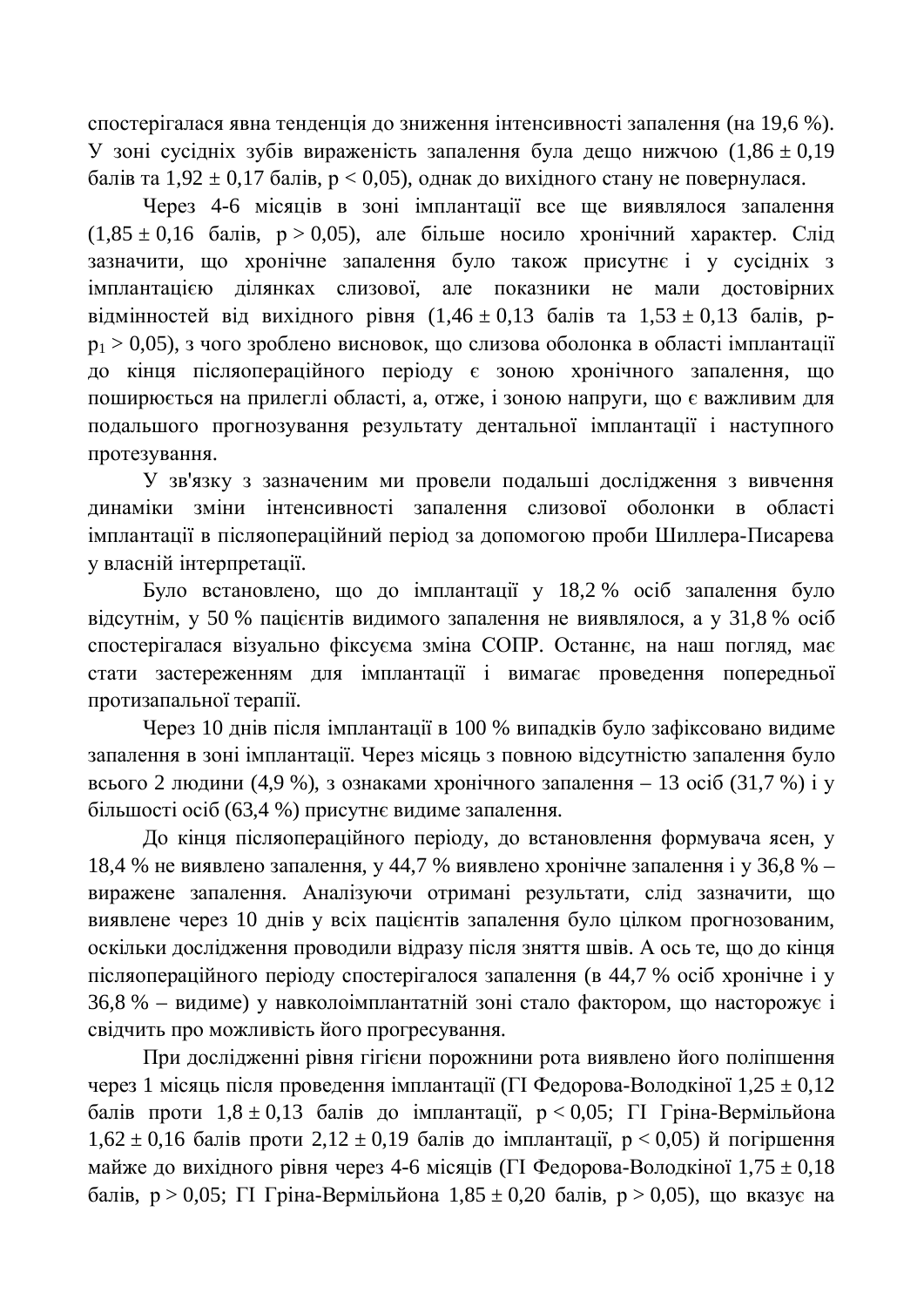свідоме дотримання пацієнтами обов'язкових вимог по гігієнічному догляду за порожниною рота у ранній термін після імплантації і дешо послаблену увагу до чищення зубів у подальший період.

Порівняння результатів 2-х гігієнічних індексів свідчило про те, що пацієнти неправильно доглядають за зубами, роблячи акцент лише на чистку губної поверхні фронтальної групи зубів (індекс Федорова-Володкіної) і недостатньо ефективно очищують язичну й щічну поверхні молярів (індекс Грін-Вермильйона), виходячи з чого можна зробити висновок про недостатній і неправильний гігієнічний догляд пацієнтами за порожниною рота, що сприяло підтриманню запалення СОПР.

Результати вивчення реакції місцевих гуморальних факторів захисту (Ig A і SIg A) на дентальну імплантацію показали збільшення їх вмісту в ротовій рідині пацієнтів через 10 днів після установки імплантатів на 16,7 % й 20,8 % відповідно (Ig A 0,21 ± 0,01 г/л проти  $0.18 \pm 0.01$  г/л до імплантації,  $p < 0.05$ ; SIg A 0,29  $\pm$  0,02 г/л проти 0,24  $\pm$  0,01 г/л до імплантації, р < 0,05), що пов'язано з появою додаткових зон запалення в області імплантації і вказує на компенсаторну реакцію, спрямовану на підвищення стійкості СОПР до несприятливих впливів. Через 4-6 місяців після імплантації показники Ig A і SIg А практично повернулися до початкового рівня  $(0.17 \pm 0.01 \text{ r/m} \text{ rad } 0.22 \pm 0.03 \text{ m}$ г/л відповідно,  $p > 0.05$ ).

Дослідження показників неспецифічної реактивності порожнини рота через 10 днів після імплантації показали достовірне збільшення вмісту лейкоцитів в ротовій рідині пацієнтів у порівнянні з вихідними даними  $(581.6 \pm 54.0 \text{ TMC}$ . проти  $415.3 \pm 46.1 \text{ TMC}$ . в 1 мл ротової рідини відповідно,  $p < 0.05$ ), що свідчить про активацію першого рівня неспецифічного захисту в порожнині рота. Вміст епітеліальних клітин в ротовій рідині суттєво не змінився  $(p > 0.05)$ .

Через 4-6 місяців після імплантації кількість лейкоцитів була вищою від початкового рівня (511,6 ± 50,6 тис., p-p<sub>1</sub> > 0,05), але значно нижче, показників, вивчених відразу після імплантації. Інтенсивність злущування епітеліальних клітин зі слизової оболонки не змінилася, що свідчить про збереження бар'єрної функції останньої.

Таким чином, отримані результати свідчать про наявність запалення слизової оболонки у навколоімплантатній зоні кілька місяців після дентальної імплантації, яке на ранньому етапі частково компенсується вираженою компенсаторною захисною реакцією місцевого гуморального імунітету, підвищеною активацією першого рівня неспецифічного захисту і збереженням бар'єрної функції слизової оболонки порожнини рота.

У більшості випадків профілактика післяімплантаційних ускладнень запального характеру починається після установки дентальних імплантатів,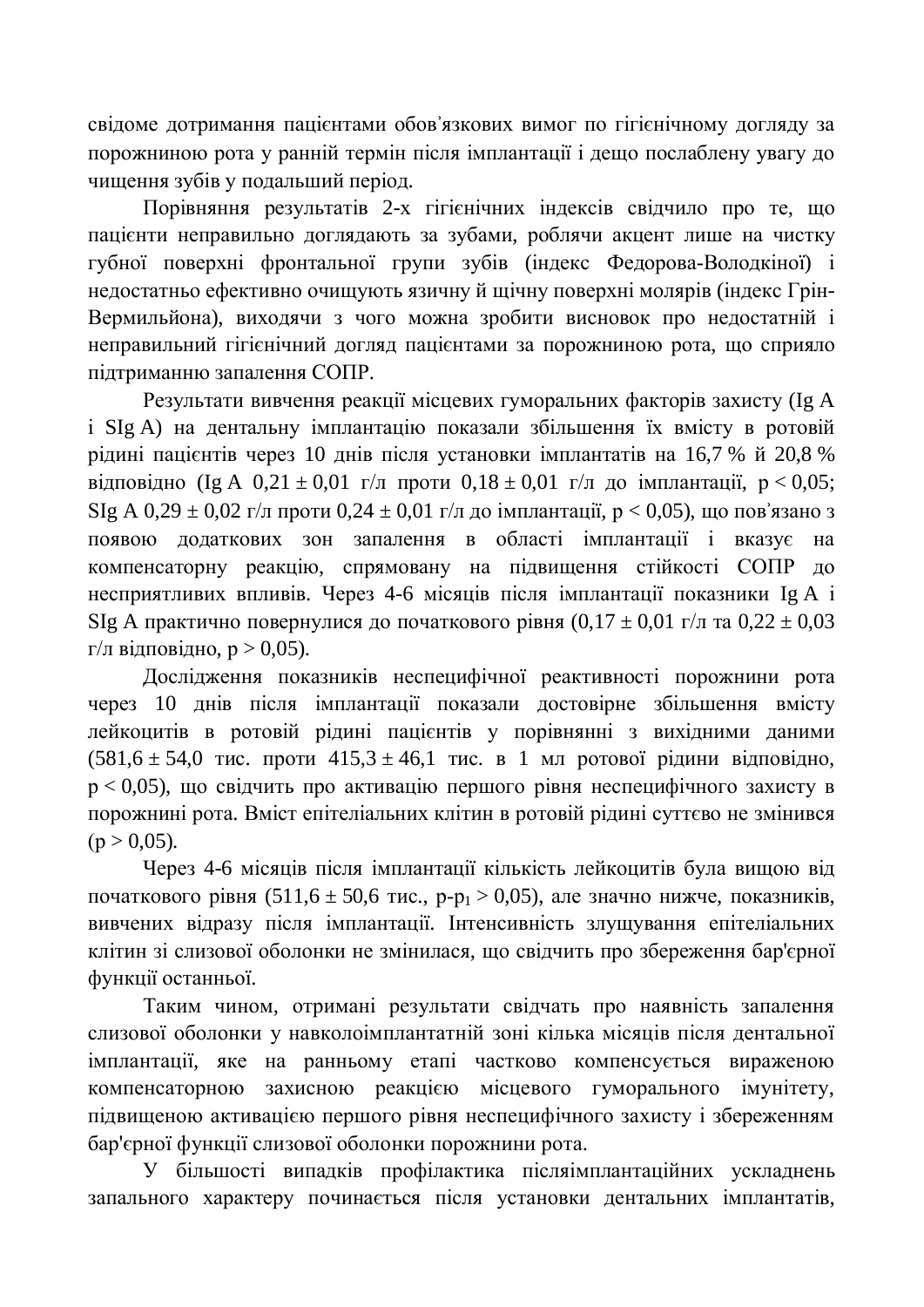проте ми вважаємо, що проведення заходів, спрямованих на попередження періімплантатної патології, необхідно починати ще етапі планування імплантації.

При розробці й призначенні комплексів лікувально-профілактичних заходів було враховано ряд факторів для мінімізації ризику розвитку періімплантіиту й відторгнення імплантату: спосіб установки імплантату, тип кісткової тканини, ступінь атрофії альвеолярного відростка, розташування зони імплантації, особливо в дистальних відділах нижньої щелепи, а також в зонах можливого контакту з верхньо-шелепними пазухами.

Дотримуючись всіх зазначених позицій, була проведена дентальна iмплантация у 170 пацієнтів, всього була проведена установка 500 імплантатів. Всі пацієнти в залежності від призначених лікувально-профілактичних комплексів були розподілені на 4 групи: групу порівняння й 3 основні групи.

У групі порівняння, 1-й і 2-й основних групах були присутні пацієнти з інтактним пародонтом або з незначними змінами в ньому (РМА до 25 %). 3-ю групу склали пацієнти із запальними захворюваннями пародонту в стадії ремісії.

Пацієнтам групи порівняння була проведена операція дентальної імплантації за рекомендаціями фірм-виробників з призначенням загальноприйнятого медикаментозного супроводу (нестероїдний протизапальний засіб Німесіл, антибіотик Зіннат (цефалоспорін), антисептик 0,05 % хлоргексилин).

Складовими запропонованих комплексів лікувально-профілактичних заходів для основних груп були як удосконалені методики проведення оперативного втручання, так і розроблений медикаментозний супровід післяопераційного періоду.

Пацієнтам 1-ї основної групи було призначено антибіотик Аугментин, антигістамінний засіб Тавегіл, нестероїдний протизапальний засіб Німесіл, ополіскувач Тантум-Верде. Пацієнтам 2-ї основної групи – антибіотик Зіннат (цефалоспорін), нестероїдний протизапальний засіб Німесіл, ополіскувач Тантум-Верде, мукозо-адгезивний гель Квертулідон. Пацієнтам 3-ї групи – антибіотики Аугментин й Кларитроміцин, антигістамінний засіб Тавегіл, пробіотик Ентерожерміна, мукозально-адгезивний гель «Амокмет».

На етапі планування дентальної імплантації було проведено рентгенологічне дослідження стану альвеолярної кістки, на підставі якого в індивідуальному порядку визначено найбільш оптимальний спосіб проведення операції по установці імплантатів.

Результати рентгенологічних досліджень показали, що в основному в пацієнтів був 3 (39,4 %) і 4 (52,5 %) тип щільності кісткової тканини, як з відсутністю атрофії альвеолярного відростка (тип А) (29,4 %), так і типами В  $(4.4\%)$  і С $(58.1\%)$  – помірною і вираженою атрофією альвеолярного відростка. Однак були присутні пацієнти, у яких на різних ділянках щелепної кістки були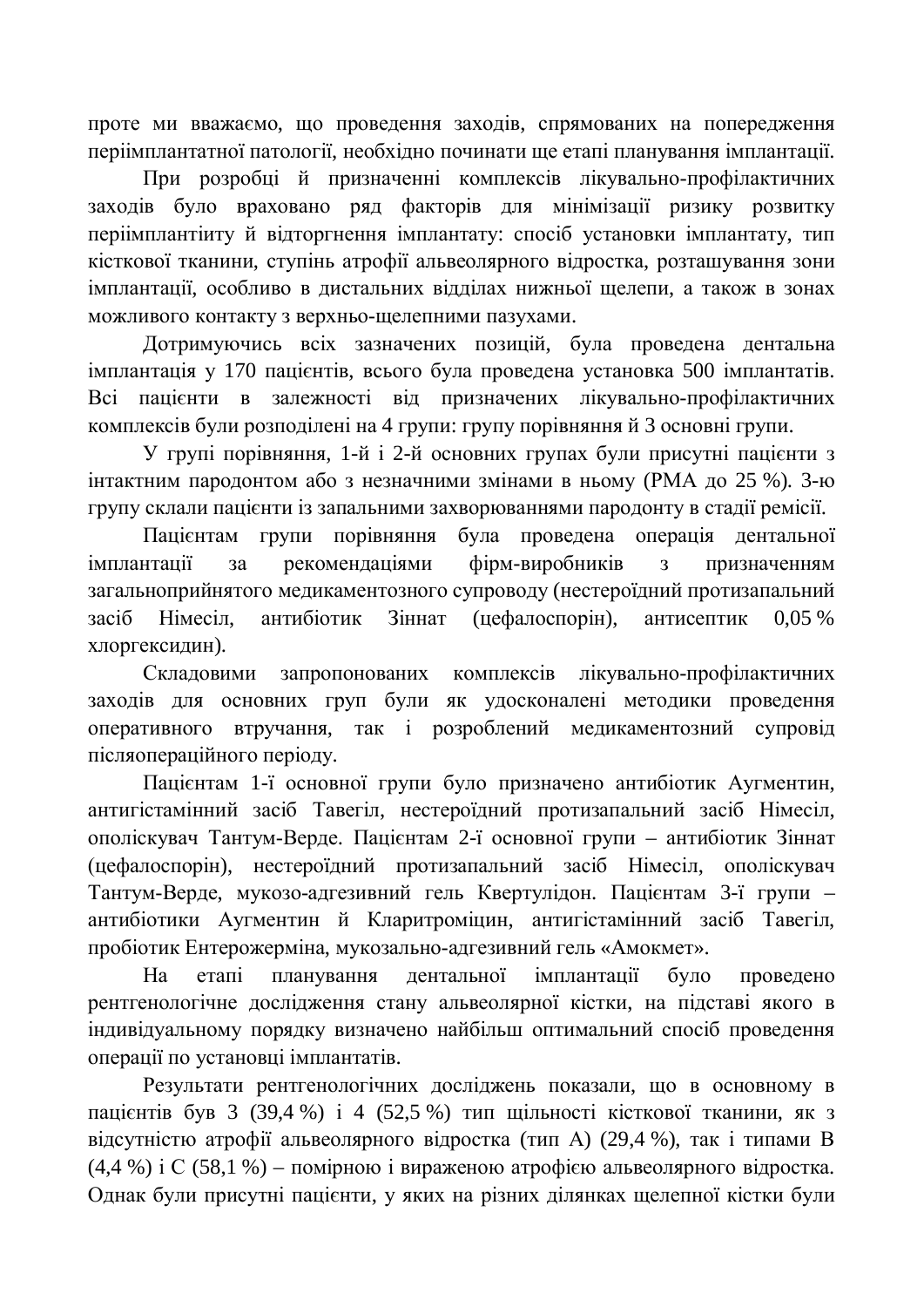різні типи кістки і ступінь атрофії альвеолярного відростка. В таких випадках вид оперативного втручання визначався конкретно для кожного імплантату.

Дослідження виявлених ускладнень у осіб з дентальними імплантатами в післяопераційний період показали, що в середньому за 6 місяців було зафіксовано 3,8 % випадків розвитку мукозиту навколо імплантатів (19 на 500 встановлених імплантатів), у 2 % випадків зустрічався періімплантит (10 на 500 встановлених імплантатів), в 0,8 % випадків відбулася втрата імплантатів (4 на 500 встановлених імплантатів).

Аналіз показників по групам вказав на наступне, що найбільше ускладнень, включаючи втрату імплантату, спостерігалося в групі порівняння (16,2 %), потім в 3-ій основній групі (7,94 %). У 2-ій основній групі виявлено 5,63 % запальних ускладнень і найменше в 1-й основній групі (0,87 %).

Відторгнення імплантатів зафіксовано в групі порівняння (3 %), у 2-й основній (0,71 %) й 3-й основній (1,14 %). У пацієнтів 1-ої основної групи відторгнень імплантатів не було.

В середньому у пацієнтів основних груп відторгнення імплантатів відбулося в 1,85 % випадків (в основному в групі осіб із захворюваннями пародонту), в групі порівняння – в 3 % випадків.

Для виявлення причинно-наслідкового зв'язку розвитку запалення навколо імплантату, ми проаналізували результати клінічних показників у пацієнтів.

Стан гігієни порожнини рота до імплантації у пацієнтів всіх груп, згідно з результатами ГІ Гріна-Вермільйона, в середньому відповідав задовільному, в деяких випадках хорошому. Через 1 місяць вивчаємий показник у всіх пацієнтів хоча i мав тенденцію до збільшення, але незначну ( $p > 0.05$ ), проте у пацієнтів групи порівняння  $\Gamma$ І був на 10,2-18,9 % більше, ніж у пацієнтів основних груп, що свідчить про погіршення гігієнічного стану порожнини рота. Через 6 місяців істотних змін в гігієнічному стані порожнини рота по відношенню до вихідного рівня не відбулося в жодній із спостережуваних груп.

Через 1 місяць після імплантації у пацієнтів всіх груп показник проби Шиллера-Писарева збільшився по відношенню до вихідних даних (група порівняння  $1,62 \pm 0,16$  балів,  $p < 0,05$ ; 1-а основна  $1,63 \pm 0,17$  балів,  $p < 0,05$ ; 2-а основна  $1.57 \pm 0.15$  балів, р < 0.05; 3-я основна  $1.9 \pm 0.14$  балів, р < 0.05), що було пов'язано з тим, що в кожній з груп спостерігалися окремі випадки ускладнення у вигляді мукозиту або періімплантиту, на що вказує збільшення відсотка осіб з візуально фіксуємим запаленням (з 45 % до 50 % у групі порівняння, з 40 % до 46,3 % у 1-й основній групі, з 38 % до 42,5 % у 2-й основній групі, з 64 % до 95,5 % у 3-й основній групі).

Дослідження, проведені через 3 місяці, показали, що запальні прояви СОПР істотно не змінилися, і тільки у пацієнтів 2-ї групи було помітне збільшення проби Шиллера-Писарева (з 1,57 ± 0,15 балів до 1,87 ± 0,17 балів,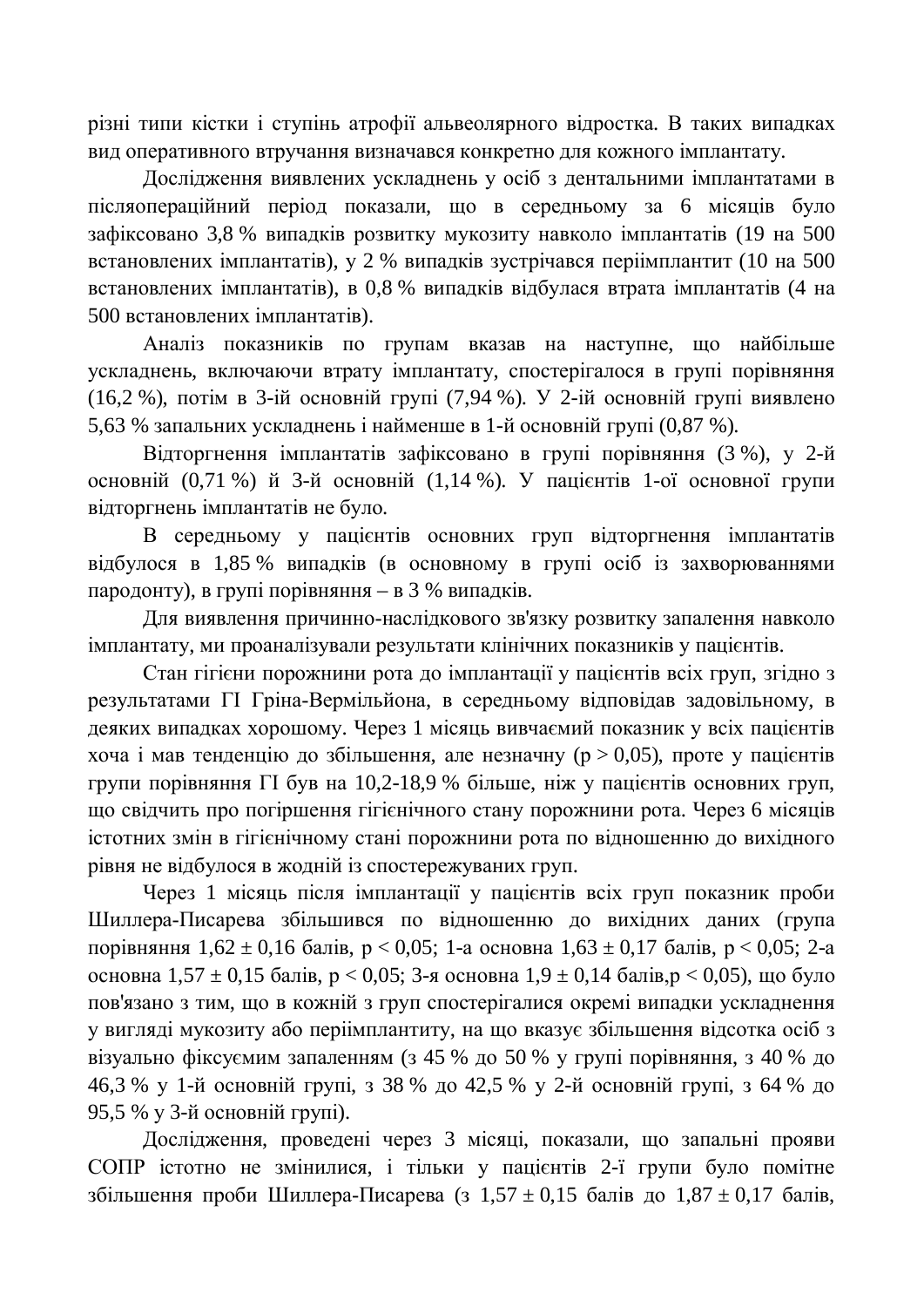$p < 0.01$ ,  $p_1 > 0.05$ ).

При вивченні реакції природних захисних механізмів ротової порожнини на дентальну імплантацію із запропонованим медикаментозним супроводом було встановлено збільшення кількості лейкоцитів у пацієнтів 1-ї групи через місяць після імплантації (з 470,5 ± 34,1 тис. до 525,3 ± 43,4 тис. в 1 мл ротової рідини,  $p < 0.05$ ), що вказує на активізацію захисних механізмів у відповідь на проведене оперативне втручання.

У пацієнтів 3-ї групи, навпаки, кількість лейкоцитів зменшилася (з  $775,5 \pm 58,7$  тис. до  $675,5 \pm 58,7$  тис. в 1 мл ротової рідини), що можна пояснити зменшенням інтенсивності запалення в пародонті сусідніх зубів під впливом застосованого медикаментозного супроводу, враховуючи, що в 3-ю групу ввійшли пацієнти із захворюваннями пародонту.

Злущування епітеліальних клітин у пацієнтів обох груп, хоча і незначно, але збільшилася (з 28,8 ± 2,6 тис. до 32,4 ± 3,1 тис. у 1-й групі,  $p > 0.05$ ; з  $36,4 \pm 3.5$  THC.  $\mu$ <sup>o</sup>  $37.2 \pm 3.6$  THC.  $\gamma$  3- $\mu$  Tpyni,  $p-p_1 > 0.05$ ).

За результатами дослідження впливу проведеного лікування на біохімічні маркери запалення і мінерального обміну в порожнині рота встановлено зниження активності еластази через 1 місяць після імплантації (з  $1,62 \pm 0,06$ мккат/л до  $0.83 \pm 0.03$  мккат/л,  $p_1 < 0.05$ , в 2-й основній групі, де застосовували мукозально-адгезивний гель «Квертулідон»; з 1,74 ± 0,12 мккат/л до 1,38 ± 0,10 мккат/л,  $p_1 < 0.05$  в 3-й основній групі, де застосовували мукозально-адгезивний гель «Амокмет»).

Вивчення показників мінерального обміну в порожнині рота хворих через 1 місяць після імплантації свідчить про збільшення в ротовій рідині вмісту кальцію (з 0,68 ± 0,05 ммоль/л до 0,98 ± 0,02 ммоль/л,  $p_1 < 0.01$ , у 2-й групі; з  $0.62 \pm 0.05$  MMOJIb/J  $\mu$  0.75  $\pm$  0.04 MMOJIb/J,  $p_1 < 0.02$ , y 3- $\tilde{H}$  rpyni) ta неорганічного фосфору (з 3,82 ± 0,08 ммоль/л до 4,85 ± 0,12 ммоль/л,  $p_1 < 0.05$ , у 2-й групі; з 3,31 ± 0,27 ммоль/л до 4,17 ± 0,31 ммоль/л,  $p_1 < 0.05$ , у 3-й групі), що вказує на інтенсифікацію мінерального обміну. Підтвердженням цього служать результати дослідження ЛФ, активність якої після лікування знизилася (з 0,045  $\pm$  0,002 мккат/л до 0,030  $\pm$  0,002 мккат/л, р<sub>1</sub> < 0,01, у 2-й основній групі; з  $0.042 \pm 0.003$  MKKat/ $\pi$  to  $0.038 \pm 0.003$  MKKat/ $\pi$ ,  $p_1 > 0.05$ ,  $\gamma$  3-й основній групі).

Таким чином, за результатами проведених клініко-лабораторних досліджень встановлено високу ефективність (80-100 %) застосування запропонованих комплексів лікувально-профілактичних заходів з розширеним медикаментозним супроводом на тлі удосконалених й індивідуально проведених оперативних втручань по установці дентальних імплантатів.

#### **ВИСНОВКИ**

У дисертації наведене теоретичне узагальнення проведених клінічних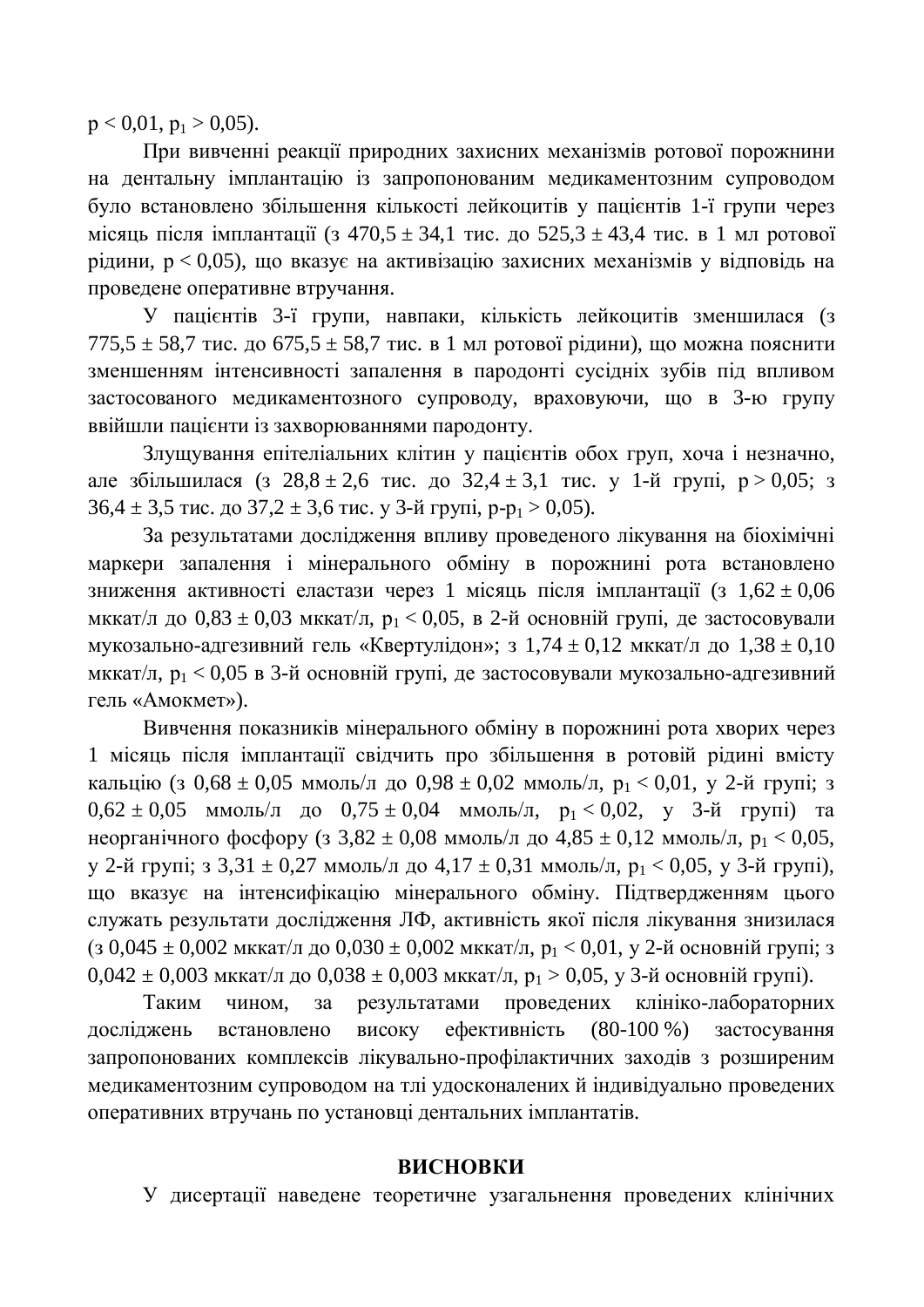досліджень і запропоновано нове вирішення актуальної наукової задачі стоматології – підвищення ефективності профілактики ускладнень після дентальної імплантації шляхом удосконалення методів оперативного втручання при установці імплантатів, що враховують щільність і ступінь атрофії кістки, з розробкою медикаментозного супроводу післяопераційного періоду.

1. Дослідження показали, що серед виявлених ускладнень дентальної імплантації найчастіше зустрічався мукозит (38,5 %), потім періімплантит (33.4 %) й відторгнення імплантату (28,1 %), при цьому більша кількість ускладнень була зафіксована у пацієнтів з 1-м і 4-м типом кісткової тканини. Найбільш частими причинами дезінтеграції імплантатів з'явилися запалення періімплантатних тканин (36,2 %) і неправильно розподілене навантаження на імплантати (30,4 %).

2. Розроблено метод механічної і хімічної обробки поверхні імплантату при періімплантиті з використанням повітряно-абразивної обробки поверхні імплантату сумішшю порошку з бікарбонатом натрію і додаванням протеолітичного ферменту бромелайну, що розчиняє наліт, та встановлено його високу клінічну ефективність (97,5 %).

3. Встановлено, що кілька місяців після дентальної імплантації у навколоімплантатній зоні присутнє запалення слизової оболонки (проба Шиллера-Писарєва 2,35 ± 0,35 балів), яке частково компенсується на ранньому етапі вираженою компенсаторною захисною реакцією місцевого гуморального імунітету (підвищена секреції Ig A на 17 %, SIg A – на 20 %), підвищеною активацією першого рівня неспецифічного захисту (збільшення кількості лейкоцитів на 40%) і збереженням бар'єрної функції слизової оболонки порожнини рота.

4. Запропоновано комплекс лікувально-профілактичних заходів, який включає як удосконалений спосіб проведення оперативного втручання по установці імплантату, так і медикаментозний супровід післяопераційного періоду із застосуванням розробленого мукозально-адгезивного гелю «Амокмет», що включає медичний клей БВ, амоксіцилін і метранідозол, для забезпечення пролонгованої протизапальної та антибактеріальної дії.

5. Удосконалено методику проведення операції дентальної імплантації, яка враховує особливості щільності кісткової тканини і ступеня атрофії альвеолярного відростка. При вираженій атрофії альвеолярного відростка і 3-4 типі кісткової тканини (з відсутністю прикріпленої і кератинізованої ясен) запропоновано 3 способи, що відрізняються видами розрізу і формування слизово-окісного клаптя. При 4-му типі кісткової тканини і відсутності вираженої атрофії альвеолярного відростка розріз в проекції майбутньої установки імплантатів проводять без відкидання клаптя.

6. Результати досліджень показали, що у пацієнтів, що застосовували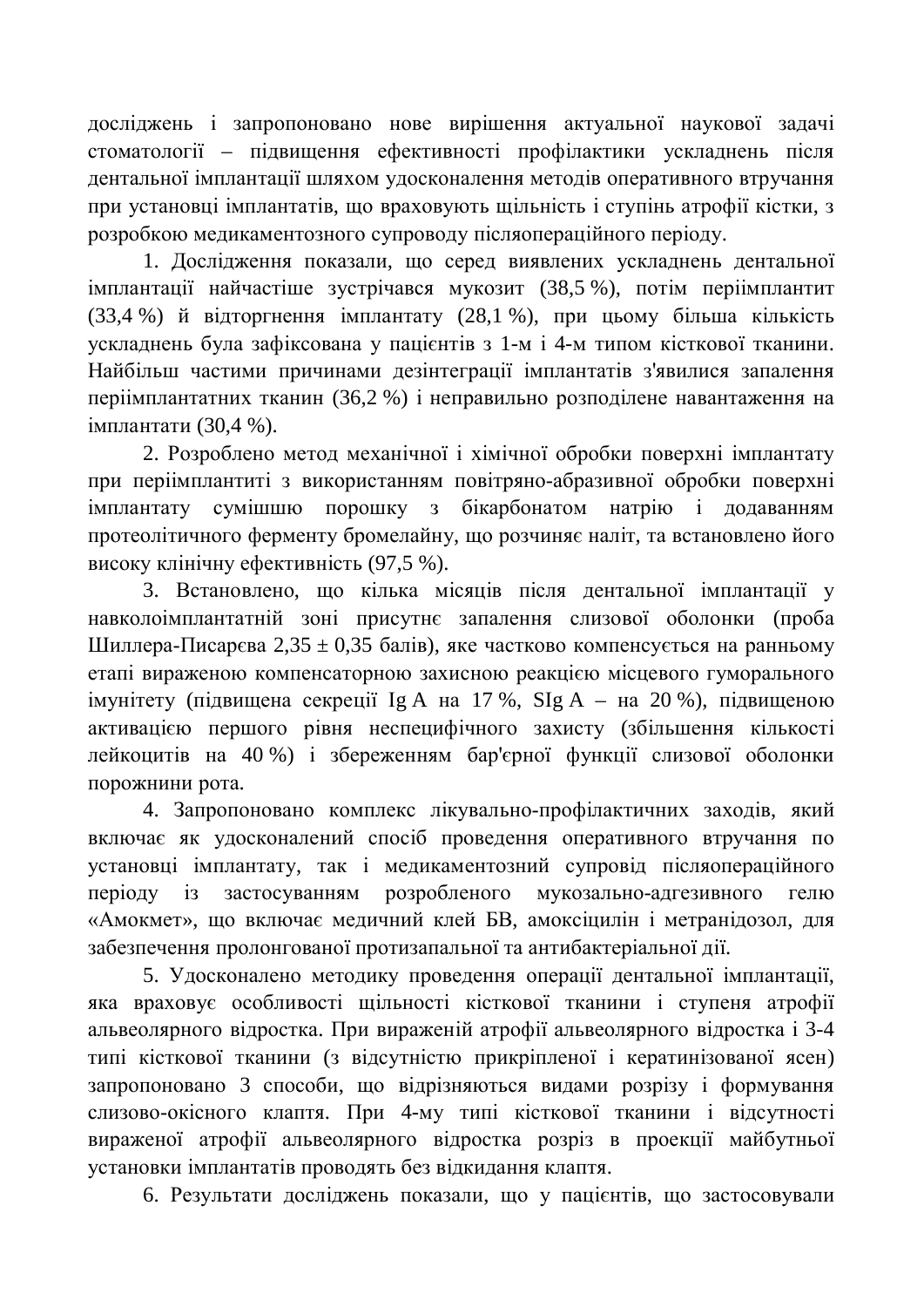комплекс лікувально-профілактичних заходів, відторгнення імплантатів відбулося в 1,85 % випадків і в основному в осіб із захворюваннями пародонту.

7. Показано, що розроблений комплекс лікувально-профілактичних заходів для використання після дентальної імплантації оказує протизапальну дію, сприяє активізації захисних механізмів порожнини рота і збільшенню інтенсивності мінерального обміну (відсутність збільшення інтенсивності запалення СОПР в післяімплантаційному періоду), лейкоцитарного і eпітеліального факторів захисту (збільшення на 15 % і 2 % вілповілно), зменшенню активності еластази (на 21-48 %) і лужної фосфатази (зниження на 10-50 %), збільшенню вмісту кальцію (на 21-44 %) і неорганічного фосфору (на 26-27 %) в ротовій рідині пацієнтів.

### ПРАКТИЧНІ РЕКОМЕНДАЦІЇ

Для профілактики ускладнень дентальної імплантації пропонується комплекс лікувально-профілактичних заходів, складовими якого є удосконалені методики проведення дентальної імплантації і медикаментозний супровід післяопераційного періоду.

1) Удосконалені методики проведення дентальної імплантації

Методики проведення операції в дистальних відділах нижньої щелепи при вираженій атрофії альвеолярного відростка (з відсутністю прикріпленої і кератинізованої ясен) та 4-му типі кісткової тканини (запропоновано кілька схем проведення операції із застосуванням різних способів розрізу і формування слизово-окісного клаптя).

I методика. Під інфільтраційною анестезією 4 % убістезину (2 мл) проводили відступаючий від середини гребеню альвеолярного відростка на 2-3 мм розріз слизово-окісного клаптя, направляючи лезо скальпеля під 45<sup>0</sup> в вестибулярному напрямку з подальшим його відшаруванням для візуалізації кортикального шару кістки. Кісткове ложе в зоні імплантації обробляли антисептиком, операційне поле ізолювали абсорбуючими тампонами. Операційне поле для візуалізації та захисту від попадання слини фіксували за допомогою розроблених нами універсального кламера-ранорозширювача. Далі видаляли кісткову тирсу з подальшою обробкою кісткового ложа розчином антисептика (0,12 % хлоргексидин). Проводили установку імплантатів з подальшим промиванням внутрішньої порожнини від залишків крові розчином 0,12 % хлоргексидину і введенням всередину імплантату антисептичного гелю з метронідазолом. Слизово-окісні клапті зіставляли й ушивали особливою комбінацією швів (вузлові, компресійні-горизонтальні-матрацні, перекидні матрацні), що перешкоджає утворенню післяопераційних гематом і сприяє чіткому співставленню країв рани.

II методика. Друга методика передбачала особливу форму розрізу клаптя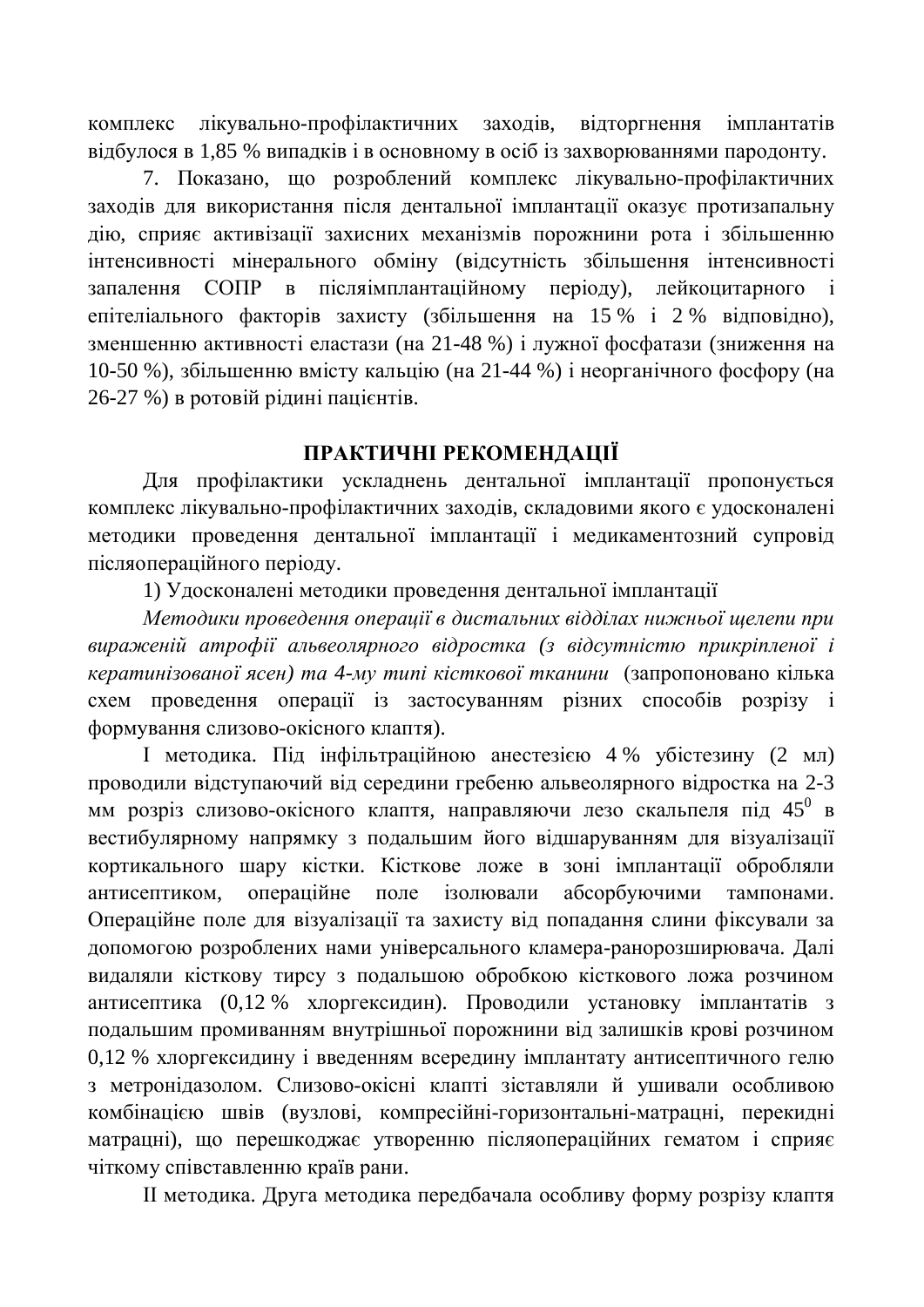(медіальний слизовий розріз – 0,5 см і дистальний вертикальний розріз – 0,5 см), які потім з'єднували тунельним способом з розщепленням слизової і зрушенням м'язових волокон і підслизової оболонки до основи щелепи. Далі по вершині гребеня формували ложе під імплантат. У сформоване кісткове ложе встановлювали імплантати разом з формувачами ясен, а розщеплений слизовий клапоть фіксували до окістя за допомогою спеціальних титанових пинів. Ця методика дозволяє встановити імплантати вже з сформованим поглибленим присінком порожнини рота, що в подальшому формує збільшену зону прикріплених ясен, що, в свою чергу, мінімізує ризик розвитку періімплантиту в перші місяці після установки імплантатів і у відділені терміни (вже з ортопедичною конструкцією).

Ш методика. Після провідникової анестезії розчином 4 % убістезину (2 мл) проводили два вертикальних розрізи в межах слизової оболонки. Далі тупо розшаровували клапоть з метою його розщеплення. Далі на межі рухомої та нерухомої слизової проводили додатковий розріз, поєднуючи два перших розрізи для отримання клаптя (у вигляді «пончо»). З окістя знімали врослі м'язові і жирові тканини. Потім за допомогою лазера «Picaso» (потужність 1,8 мА) припікали залишки м'яких тканин, що переходять на щічну поверхню для запобігання вростання м'язової тканини в клапоть. Потім розщеплений слизовий клапоть відкидали в язичний бік для візуалізації гребеня альвеолярного відростка. Далі по гребеню проводили розріз окістя, яке відшаровували у вестибулярну сторону на 2-3 мм. Потім здійснювали установку імплантатів за загальноприйнятою методикою. Після цього окістя підшивали до основи розщепленого клаптя швами, що резорбуються, армованим кетгутом 6-0, а слизовий клапоть укладали на місце таким чином, щоб відшаровані м'які тканини знаходилися нижче лінії розрізу і не перешкоджали утриманню слизового розщепленого клаптя після його фіксації пинами до вестибулярної поверхні альвеолярного відростка, тим самим забезпечуючи створення широкої зони прикріплених ясен і поглиблення присінку в області дефекту зубного ряду. Додатково слизовий клапоть фіксували вузловими швами поліаміду 6-0, кількість яких визначалася протяжністю дефекту зубного ряду. Потім проводили медикаментозну антисептичну обробку поверхні рани, пов'язка з гелем Квердулідон і холодова пов'язка в проекції рани. Всі ці технологічні прийоми дозволяють встановити імплантати і створити прикріплені ясна, виключивши тим самим вестибулопластику з використанням сполучно-тканинного трансплантата. Особливістю також є те, що виключається другий етап хірургічного втручання, в один етап встановлюються і імплантати, і формуються прикріплені ясна. Даний вид оперативного втручання рекомендовано використовувати при товшині слизового окісного клаптя більше 1 мм.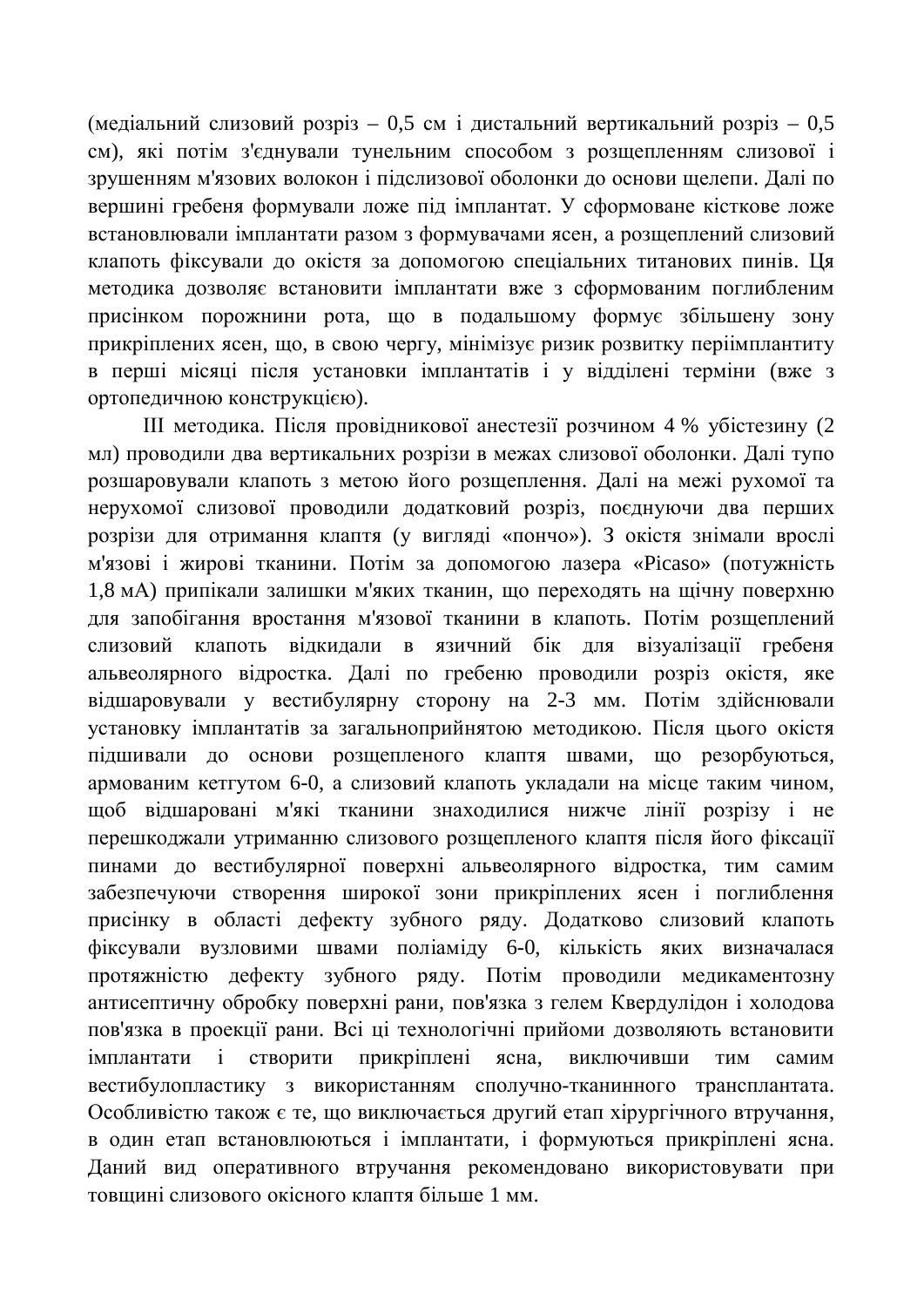IV методика. Для пацієнтів з 4 типом кісткової тканини нами запропонована методика ущільнення кістки з використанням мукотому без вілкилання клаптя. Метолика полягає в тому, що, замість свердла, використовуються остеотоми з закругленими кінцями. За допомогою остеотомії кістка ущільнюється до діаметра 4,5 мм і в утворене ложе вводиться кістковий матеріал аллогенного походження (тутопласт) в комбінації з Pepgen 15 Flow, який містить кістковоморфогенні протеїни. Слід зазначити, що інші матеріали мають тривалу фазу розсмоктування, що в кінцевому підсумку може призвести до ускладнення остеоінтеграції. Через 6 місяців встановлюються імплантати з пілготовкою кісткового ложа без вілкилання клаптя.

2) Запропоновано особливі протоколи свердління кісткового ложа для пацієнтів з 1-м типом кістки з використанням імплантатів з декомпресійним різьбленням, для пацієнтів з 4-м типом кістки – імплантати з компресійним різьбленням власної конструкції.

3) У пацієнтів із складними анатомічними умовами рекомендовано використовувати спосіб визначення положення імплантату і абатмена, який полягає у безпосередній установці аналогів абатментів для забезпечення точної візуалізації наступної установки зубного протеза, що буде сприяти виключенню окклюзійного перевантаження після протезування.

4) У пацієнтів з генералізованим пародонтитом при установці імплантатів рекомендовано проводити вдосконалений слизово-окісний розріз: проводять розріз, не доходячи 1,5 мм до краю пародонтального карману з апроксимального боку (або боків) з V-подібними послаблювальними розрізами в піднебінну або язичну сторону 2 мм, в вестибулярну 10 мм. Така форма розрізу перешкоджає відкриттю пародонтального карману й інфікування операційної зони.

6) Для відкриття імплантатів рекомендовано використовувати розроблений механічний бор (остеофайл) з метою зняття кортикального шару кістки (за її наявності) для більш точної посадки абатмента при глибокій посадці імплантату.

7) Для профілактики ускладнень дентальної імплантації рекомендовано використовувати розроблені комплекси медикаментозного супроводу.

 $\Pi$ ри відкритому способі установки імплантату:

а) безпосередньо після зіставлення слизисто-окісного клаптя і зшивання рани вузловими швами:

- компресія тканин за допомогою тампонів, оброблених капраміном, протягом перших 15 хвилин;

- полоскання порожнини рота розчином антисептиків «Гівалекс» або «Тантум-Верде» щогодини по 3-4 мінути протягом наступних двох годин;

- нестероїдний протизапальний засіб «Ексінеф» (по 1 табл. 1 раз на день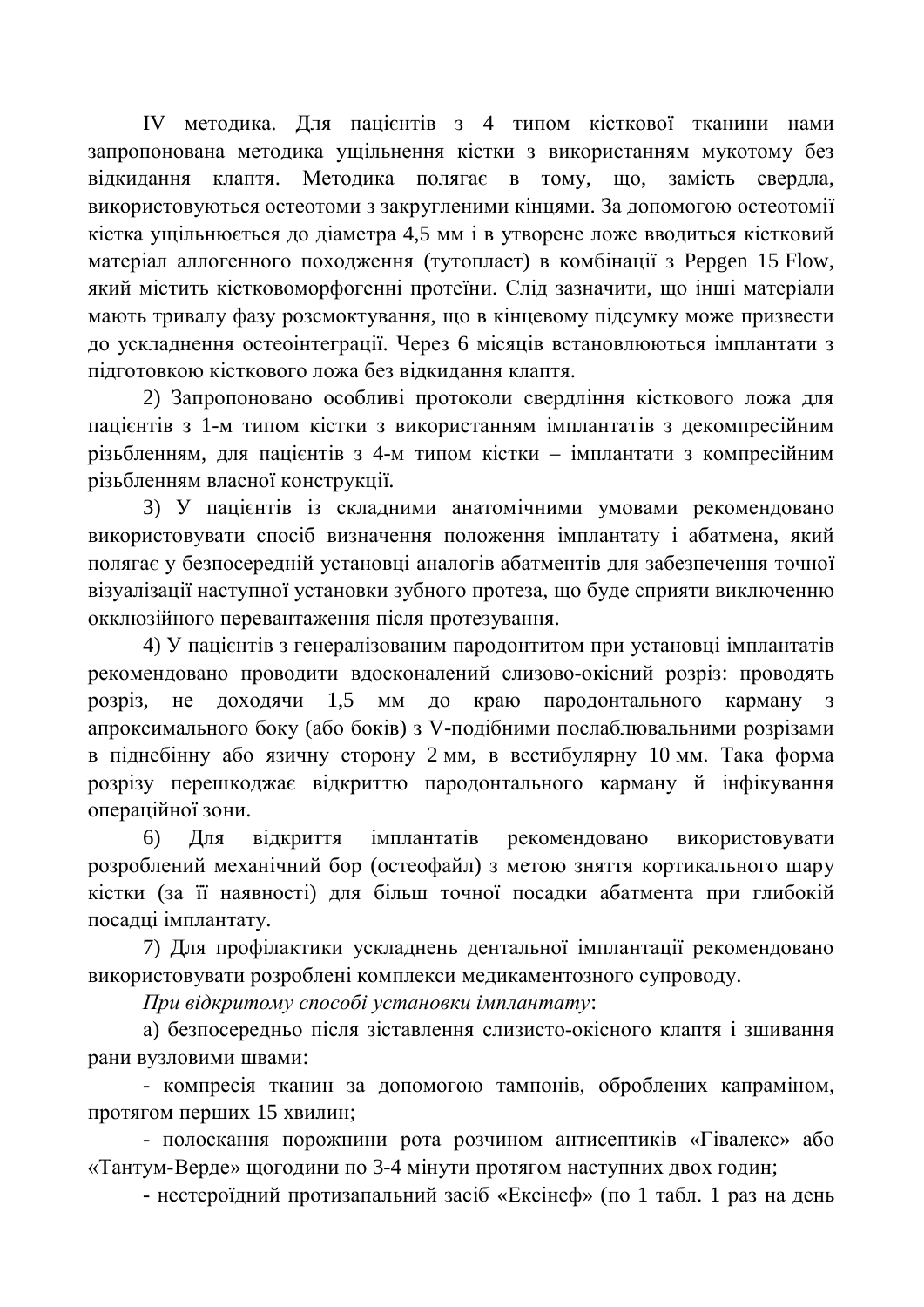протягом  $5 \mu$ нів);

 $6)$  у наступні 7-10 днів:

- антибіотик «Аугментин 875» (по 1 табл. 2 рази в день з інтервалом 12 годин за 15 хв. до їди або 1,5 години після їжі протягом 7 днів);

- антибіотик «Кларитроміцин 0,5» (по 1 табл. 2 рази в день з інтервалом 12 годин протягом 7 днів);

- антигістамінний засіб «Тавегіл» (1 табл. на ніч протягом 7 днів);

- пробіотик «Ентерожерміна» (по 1 флакону 2 рази в день після їжі протягом  $10 \mu$ нів).

 $\Pi$ ри закритому способі установки імплантату:

а) відразу після імплантації

- полоскання порожнини рота розчином «Тантум-Верде» (4 рази в день після їли протягом 5 лнів).

- нестероїдний протизапальний засіб «Німесил» (по 1 порошку 2 рази на день після їжі протягом 2-х днів)

- антигістамінний засіб «Тавегіл» (по 1 табл. на ніч протягом 2 днів).

8) Для забезпечення пролонгованого антисептичного і антибактеріального ефекту за наявності ранових поверхонь слизової оболонки порожнини рота рекомендовано використовувати розроблену композицію у вигляді гелю «Амокмет», до складу якої входять медичний клей БФ, амоксицилін і метронідазол, яка готується ех tempore по магістральній прописі.

9) На етапах лікування періімплантиту рекомендовано використовувати розроблений метод механічної і хімічної обробки поверхонь імплантату, особливістю якого є додавання протеолітичного ферменту бромелайну до суміші порошку з бікарбонатом натрію при проведенні повітряно-абразивної обробки поверхні імплантату.

## ПЕРЕЛІК НАУКОВИХ ПРАЦЬ ЗА ТЕМОЮ ДИСЕРТАЦІЇ:

1. Прудиус А. Г. Влияние мукозальных гелей на биохимические маркеры воспаления и минерального обмена в слюне пациентов после дентальной имплантации / А. Г. Прудиус // Вісник стоматології. – 2015. – № 3. – C. 53-56.

2. Prudius A. Prevention of early complications of dental implantation at persons with inflammatory diseases of a periodont / A. Prudius // Modern Science  $(Moderní věda)$  (Чехія). – 2015. – № 5. – С. 126-130.

3. Шнайдер С. А. Клиническая оценка состояния слизистой оболочки полости рта в околоимплантатной зоне в послеоперационном периоде дентальной имплантации у здоровых лиц / С. А. Шнайдер, А. Г. Прудиус // Вісник стоматології. – 2015. – № 1. – С. 73-75. Участь здобувача полягає в лікуванні хворих, проведенні клінічних досліджень, аналізі отриманих даних,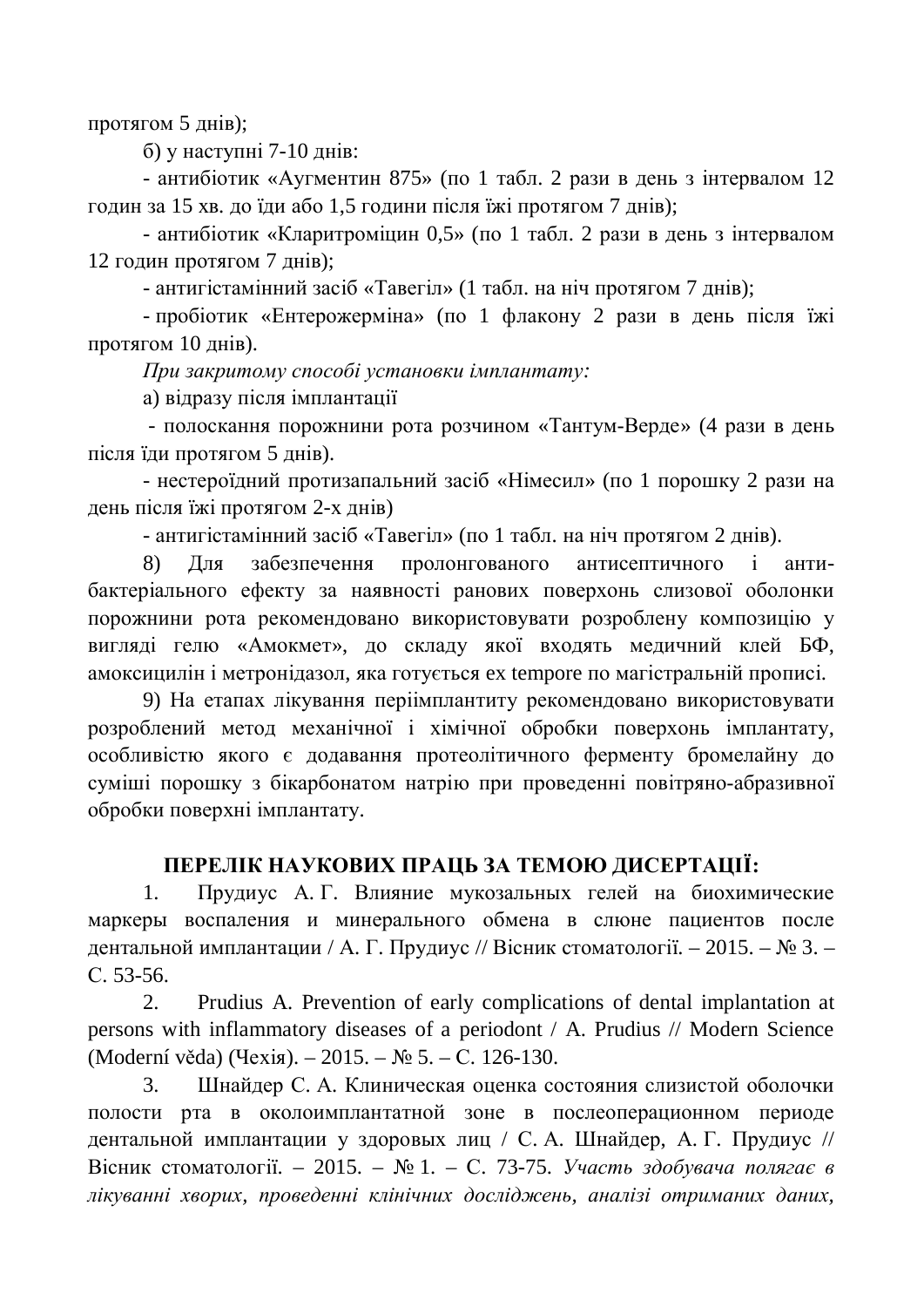*ɧɚɩɢɫɚɧɧɿɫɬɚɬɬɿ.*

4. Лепский В. В. Реакция местного гуморального иммунитета на дентальную имплантацию у лиц молодого возраста / В. В. Лепский, А.Г. Прудиус, А. А. Бабеня // Вісник стоматології. – 2014. – № 4. – С. 49-51. *Участь* здобувача полягає у проведенні клінічних досліджень, заборі матеріалу для  $i$ мунологічних досліджень, аналізі отриманих даних, написанні статті.

5. Терешина Т. П. Реакция местного неспецифического иммунитета на дентальную имплантацию у здоровых людей / Т. П. Терешина, А. Г. Прудиус. В. В. Лепский // Інновації в стоматології. – 2014. – № 4. – С. 71-74. Участь здобувача полягає у лікуванні хворих, проведенні клінічних досліджень, заборі матеріалу для імунологічних досліджень, аналізі отриманих даних, написанні  $c$ *mami*.

6. Лепский В. В. Эффективность применения антисептического полоскания для рта Тантум Верде после операции дентальной имплантации / В. В. Лепский, А. Г. Прудиус // Вісник стоматології (3<sup>й</sup> Загальноєвропейський стоматологічний конгрес, м. Київ, 15 грудня 2009 р.: тези допов). – 2009. – № 4. – ɋ. 32. *ɍɱɚɫɬɶ ɡɞɨɛɭɜɚɱɚ ɩɨɥɹɝɚɽ ɭ ɩɪɨɜɟɞɟɧɧɿ ɤɥɿɧɿɱɧɢɯ ɞɨɫɥɿɞɠɟɧɶ, ɚɧɚɥɿɡɿ*  $om$ *ыманих даних, написанні тез.* 

7. Прудиус А. Г. Состояние гуморального иммунитета на разных этапах дентальной имплантации / А.Г. Прудиус // Інновації в стоматології (Досягнення науки і практики в стоматології: наук.-практ. конф., м. Одеса, 23- $24$  жовтня 2014 р.: тези допов.). – 2014. – № 3. – С. 171.

8. Прудиус А. Г. Динамика изменения интенсивности воспаления слизистой оболочки в области дентальной имплантации в послеоперационный период / А. Г. Прудиус // Інноваційні технології в сучасній стоматології: наук.практ. конф. з міжнарод. участю, м. Івано-Франківськ, 19-21 березня 2015 р.: тези допов. – Івано-Франківськ, 2015. – С. 160-161.

9. Прудиус А. Г. Анализ причин ранних осложнений при дентальной имплантации и предлагаемые профилактические мероприятия / А. Г. Прудиус // Стоматолог. – 2011. – № 6 (156). – С. 36.

#### **AHOTALIJA**

Прудиус А.Г. Удосконалення методів оперативного втручання і профілактика ускладнень дентальної імплантації. – На правах рукопису.

Дисертація на здобуття наукового ступеня кандидата медичних наук за спеціальністю 14.01.22 – стоматологія. – Державна установа «Інститут стоматології НАМН України», Одеса, 2016.

Дисертаційна робота присвячена підвищенню ефективності профілактики ускладнень дентальної імплантації шляхом удосконалення методів оперативного втручання при установці імплантатів, що враховують щільність і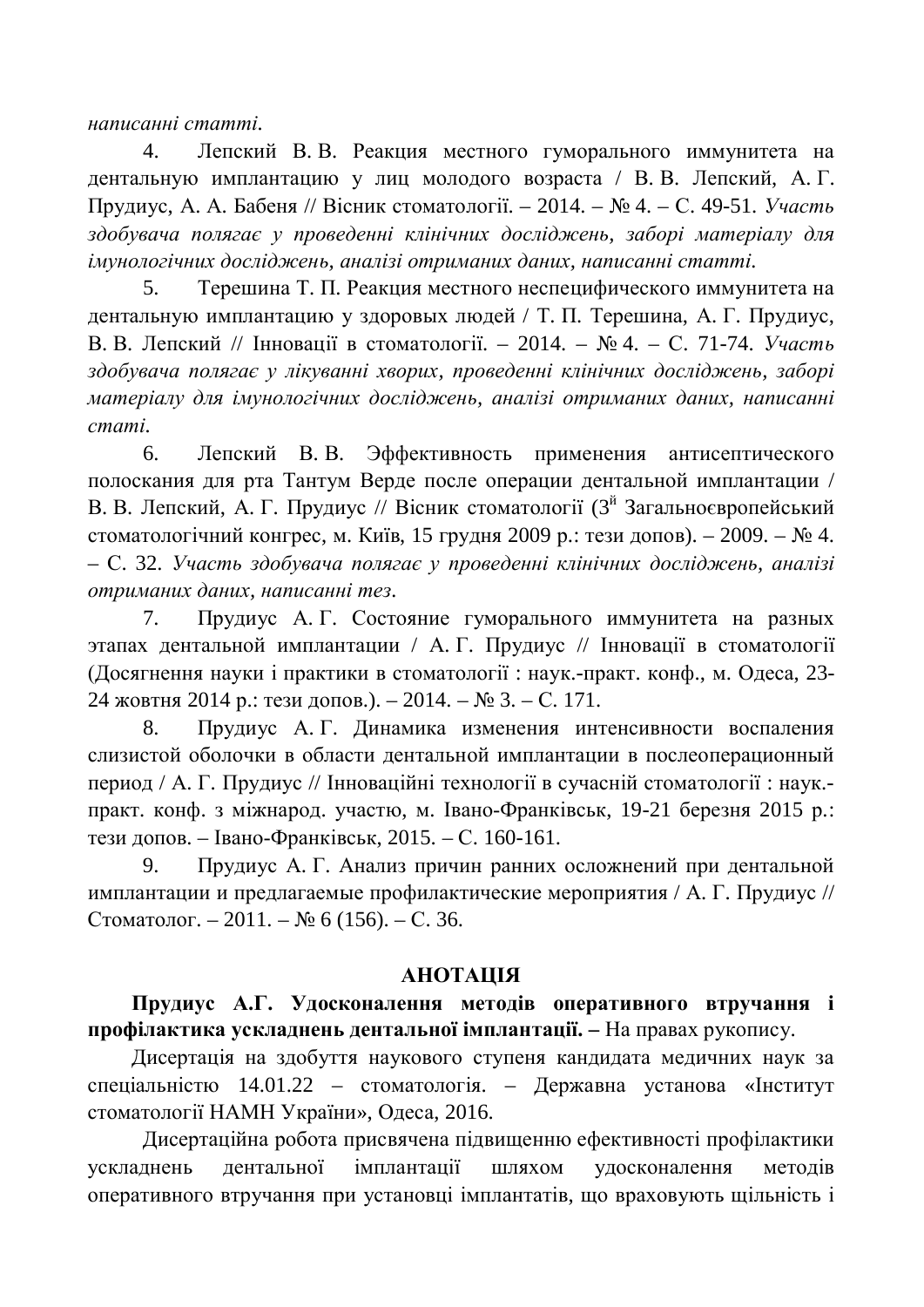ступінь атрофії кістки, з розробкою медикаментозного супроводу післяопераційного періоду.

Удосконалено методики проведення дентальної імплантації в дистальних відділах нижньої щелепи, які враховують щільність і ступінь атрофії кістки, що знижує ризик дезінтеграції імплантатів.

Розроблено адаптовані комплекси медичного супроводу післяопераційного періоду дентальної імплантації як для осіб з відсутністю патології пародонту, так і для хворих з пародонтитом, та доведено їх ефективність (80-94 %).

Застосування запропонованих комплексів лікувально-профілактичних заходів при дентальній імплантації, що включають як удосконалені способи проведення оперативного втручання, так і медикаментозний супровід післяопераційного періоду, сприяє остеоінтеграції і зменшує ризик розвитку ускладнень запального характеру.

Ключові слова: дентальна імплантація, мукозит, періімплантит, профілактика, лікування, лікувально-профілактичний комплекс, імплантат.

#### **АННОТАЦИЯ**

Прудиус А.Г. Усовершенствование методов оперативного **вмешательства и профилактика осложнений дентальной имплантации.** -На правах рукописи.

Диссертация на соискание ученой степени кандидата медицинских наук по специальности 14.01.22 - стоматология. – Государственное учреждение «Институт стоматологии НАМН Украины», Одесса, 2016.

Диссертационная работа посвящена повышению эффективности профилактики осложнений после дентальной имплантации путем усовершенствования методов оперативного вмешательства при установке имплантатов, учитывающие плотность и степень атрофии кости, с разработкой медикаментозного сопровождения послеоперационного периода.

Исследования показали, что среди выявленных осложнений дентальной имплантации чаще всего встречался мукозит (38,5%), затем периимплантит (33,4%) и отторжение имплантата (28,1%), при этом большее количество осложнений была зафиксирована у пациентов с 1 -м и 4-м типом костной ткани.

Разработан метод механической и химической обработки имплантата при периимплантита с использованием воздушно-абразивной обработки поверхности имплантата смесью порошка с бикарбонатом натрия и добавлением протеолитического фермента бромелайна, который растворяет налет, и установлено его высокую клиническую эффективность (97,5%).

Установлено, что несколько месяцев после дентальной имплантации в околоимплантатной зоне присутствует воспаление слизистой оболочки, которое частично компенсируется на раннем этапе выраженной компенсаторной защитной реакцией местного гуморального иммунитета,